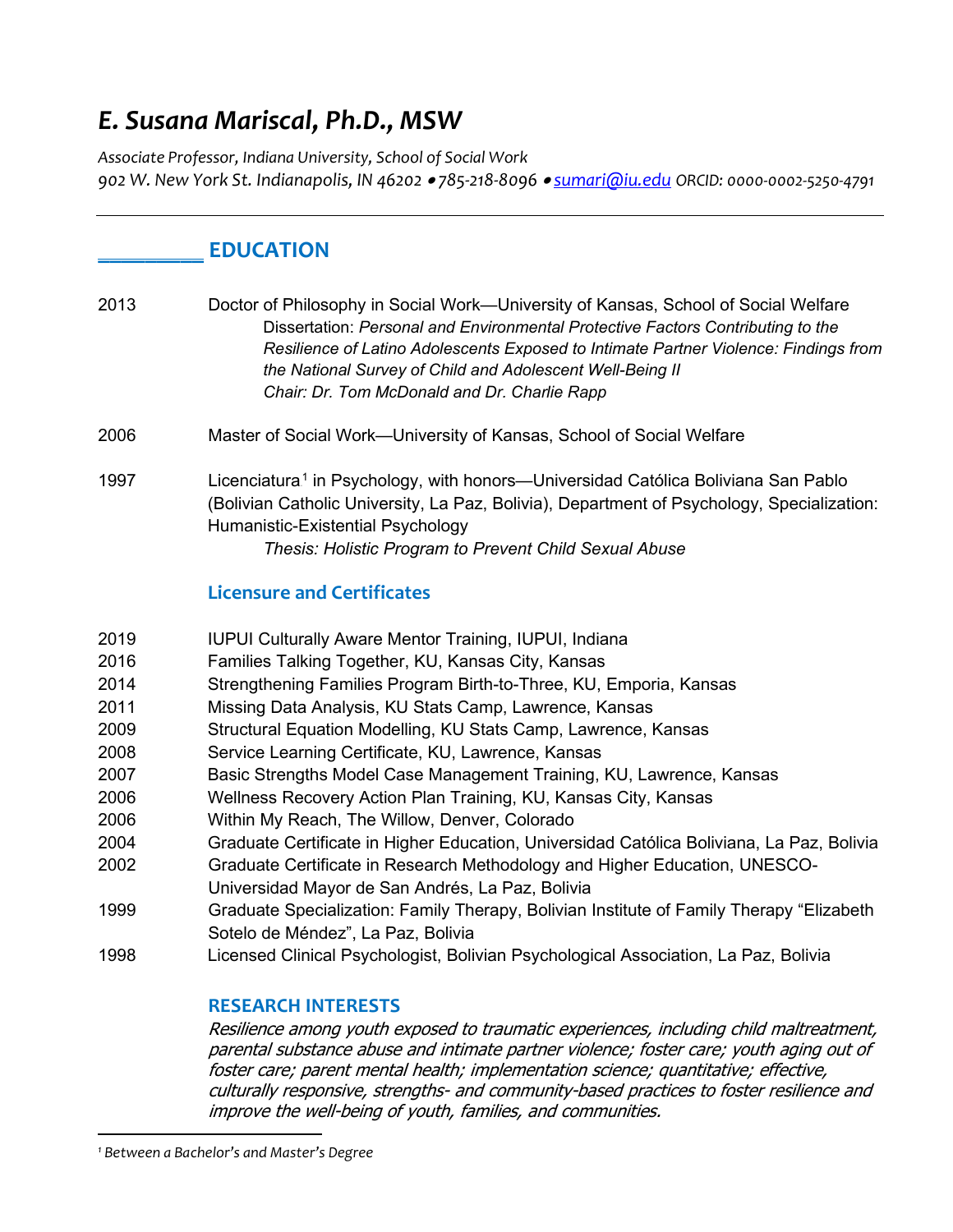## **\_\_\_\_\_\_\_\_ HONORS, FELLOWSHIPS, AND AWARDS**

2021 **Outstanding Woman Leader** Indiana University Purdue University Indianapolis Office for Women 2013 International Student Member, Chapter Award, Phi Beta Delta, International Honor Society, Alpha Pi Chapter-University of Kansas 2012 Liane V. Davis Scholarship, School of Social Welfare, University of Kansas 2011 **Fulbright Alumni Engagement Innovation Fund Award**, Department of State, U.S.A. Project: "Youth Creating a Shared Vision of Bolivia's Future" 2011 **Woman of Distinction,** The Commission on the Status of Women and the Emily Taylor Women's Resource Center, University of Kansas 2008 Clark Coan International Student Leadership Award, International Scholars and Students Services, University of Kansas 2006 **Outstanding International Woman Student of the Year,** The commission on the Status of Women and the Emily Taylor Women's Resource Center, University of Kansas. Goodwin Garfield Award for theory-practice integration, School of Social Welfare, University of Kansas 2004 **Fulbright Scholarship** – LASPAU (Bolivia), Department of State. U.S.A. 2002 **Teaching Excellence Award**, Universidad Católica Boliviana (Bolivian Catholic University), Student's award & Chancellor's award 2000 Bolivian Representative for the Signature of Foundation of the Latin-American Psychotherapy Federation, Department of Health: Mental Health Direction, Bolivia 1997, 1998 Academic Excellence Fellowship, Department of Psychology Universidad Católica Boliviana

## **\_\_\_\_\_\_\_\_ GRANT FUNDED RESEARCH**

## **External Funds**

- 2021-2023 *Consultant,* "Online Paraprofessional Training: Focusing on Children, Youth & Transitional-Aged Youth with Behavioral Health Needs in Indiana" (OPT-IN), (Health Resources & Services Administration, \$1,509,334), IU School of Social Work, PI: Jessica Lee
- 2019-2024 *Principal Investigator, Project Director* **"**Strengthening Indiana Families"– (Children's Bureau, \$2.74 million) IU School of Social Work, PI: E. Susana Mariscal, Co-PI Bryan Victor
- 2019-2022 *Lead evaluator-* Co-*principal investigator "Child Safety Forward:* Reducing Child Fatalities and Recurring Child Injuries Caused by Crime Victimization Indiana State Department of Health, Fatality Review and Prevention Division" (Office for Victims of Crime, \$750,000), Indiana State Department of Health, PI: Gretchen Martin, IU School of Social Work, PI: E. Susana Mariscal
- 2019-2023 **Lead evaluator "**Marion County Family Recovery Court" (Substance Abuse and Mental Health Administration, \$ 2.1 million), Marion County Supreme Court, PI: Lara Schilling, IU School of Social Work, PI: E. Susana Mariscal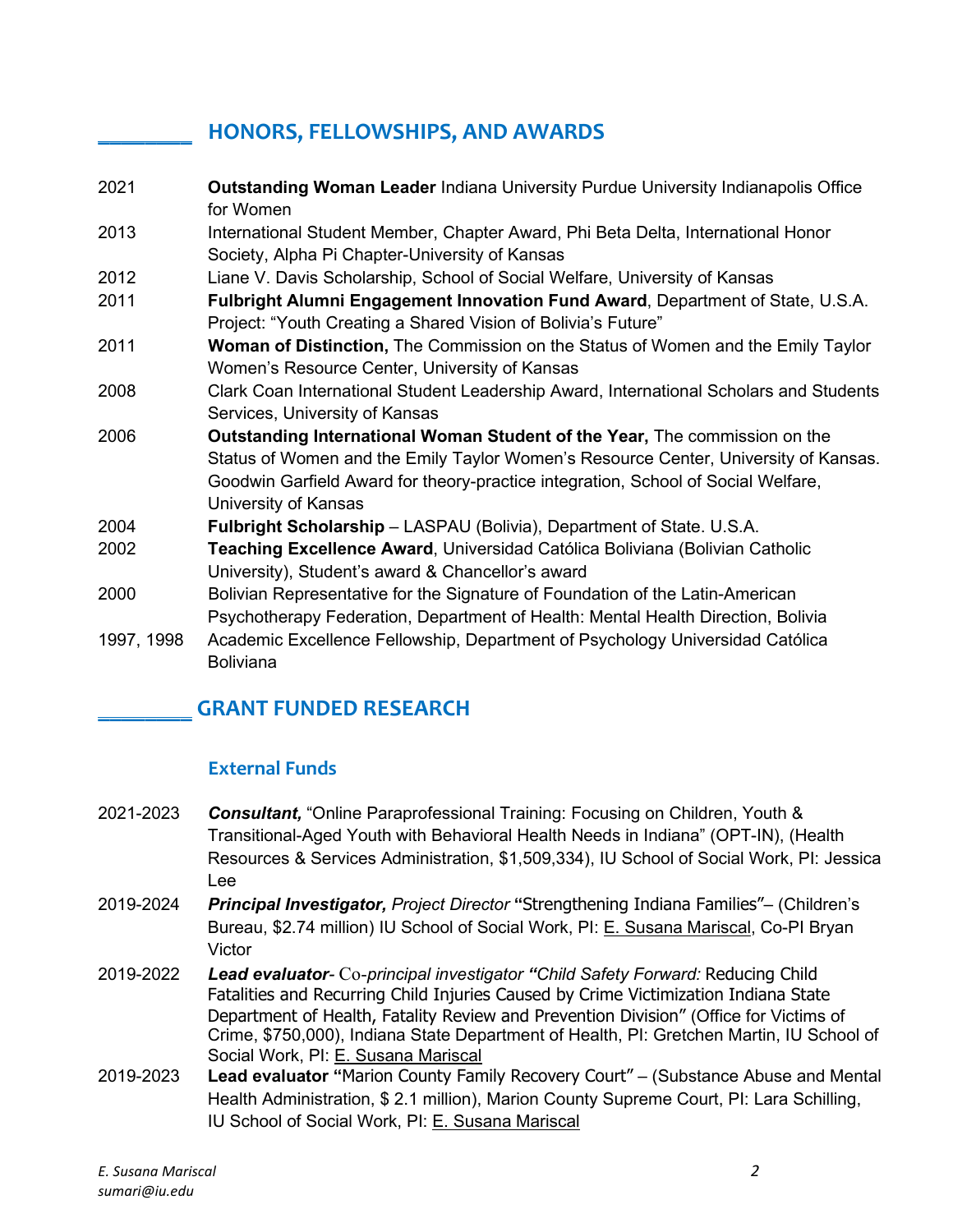- 2017-2022\* *Principal Investigator (2017-2018) Project Director,* "Kansas Serves Native American Families"- Regional Partnership Grant 4 (Children's Bureau, \$2.9 million), School of Social Welfare, University of Kansas, PI: E. Susana Mariscal
- 2016-2017 *Co-Investigator,* "Families Talking Together"- Health Forward Foundation (\$30,000), School of Social Welfare, University of Kansas, PI: Michelle Johnson-Motoyama
- 2014-2019\* *Principal Investigator (2017), Co-PI, Lead Evaluator (2014-2018),* "Kansas Serves Substance Affected Families"- Regional Partnership Grant 3 (Children's Bureau, \$2.9 million), School of Social Welfare, University of Kansas, PI: Tom McDonald and E. Susana Mariscal
- \* Work with grant ended during the transition to IUPUI
- 2011-2012 *Co- Principal Investigator,* "Youth Creating a Shared Vision of Bolivia's Future" Fulbright Alumni Engagement Innovation Fund Award (U.S. Department of State, \$20,000), South America Region, PI: Susana Del Granado and E. Susana Mariscal
- 2002-2003 *Consultant and Developer* of Materials for Child Abuse Prevention (UNICEF, \$5000), "Learning about tenderness"- Fundación La Paz, Fe y Alegría, S.O.S. Villages and UNICEF, PI: E. Susana Mariscal

#### **Internal Funds**

2019 *Principal Investigator* Enhanced Mentoring Program with Opportunities for Ways to Excel in Research - *EMPOWER* (IUPUI Office of the Vice-Chancellor for Research, \$10,000), IU School of Social Work, PI: E. Susana Mariscal Mentor: Margaret Adamek

### **Research Positions**

- 2017-2018 *Evaluator & Cultural Advisor,* "Engaging Migrant and Seasonal Farmworkers in Healthcare Research", Engagement Grant (PCORI, Patient-Centered Outcome Research Institute), School of Social Welfare, University of Kansas, PI: Cheryl Holmes & Michelle Levy.
- 2016 *Evaluator,* "Mattie Rhodes Center Outcomes Evaluation- Qualitative and Quantitative outcome data", Health Foundation of Greater Kansas City Grant, School of Social Welfare, University of Kansas, PI: Rick Goscha
- 2013-2015 *Evaluation Coordinator,* "Kansas Adoption Permanency Project" Trauma III Grant (Children's Bureau, \$2.4 million), School of Social Welfare, University of Kansas, PI: Alice Lieberman and Becci Akin
- 2013-2014 *Evaluation Team,* "Kansas Intensive Permanency Project" PII Grant (Children's Bureau, \$13.3 million) School of Social Welfare, University of Kansas, PI: Tom McDonald and Becci Akin
- 2013 *Evaluation Team,* "Psychiatric Hospitalization among the Pediatric Medicaid Population" (State Grant), School of Social Welfare, University of Kansas, PI: Becci Akin
- 2012-2013 *Data Analyst,* "Developmental Needs and Service Receipt among Latino Children of Immigrants in the U.S. Child Welfare System" Silberman Fund (University of Kansas), KU School of Social Welfare, PI: Michelle Johnson-Motoyama
- 2009-2012 *Evaluation Team and Website Content Developer,* Independent Living and substance abuse project component of "The Kansas Serves Substance and Alcohol Affected Families" - Regional Partnership Grant (Children's Bureau), School of Social Welfare, University of Kansas, PI: Tom McDonald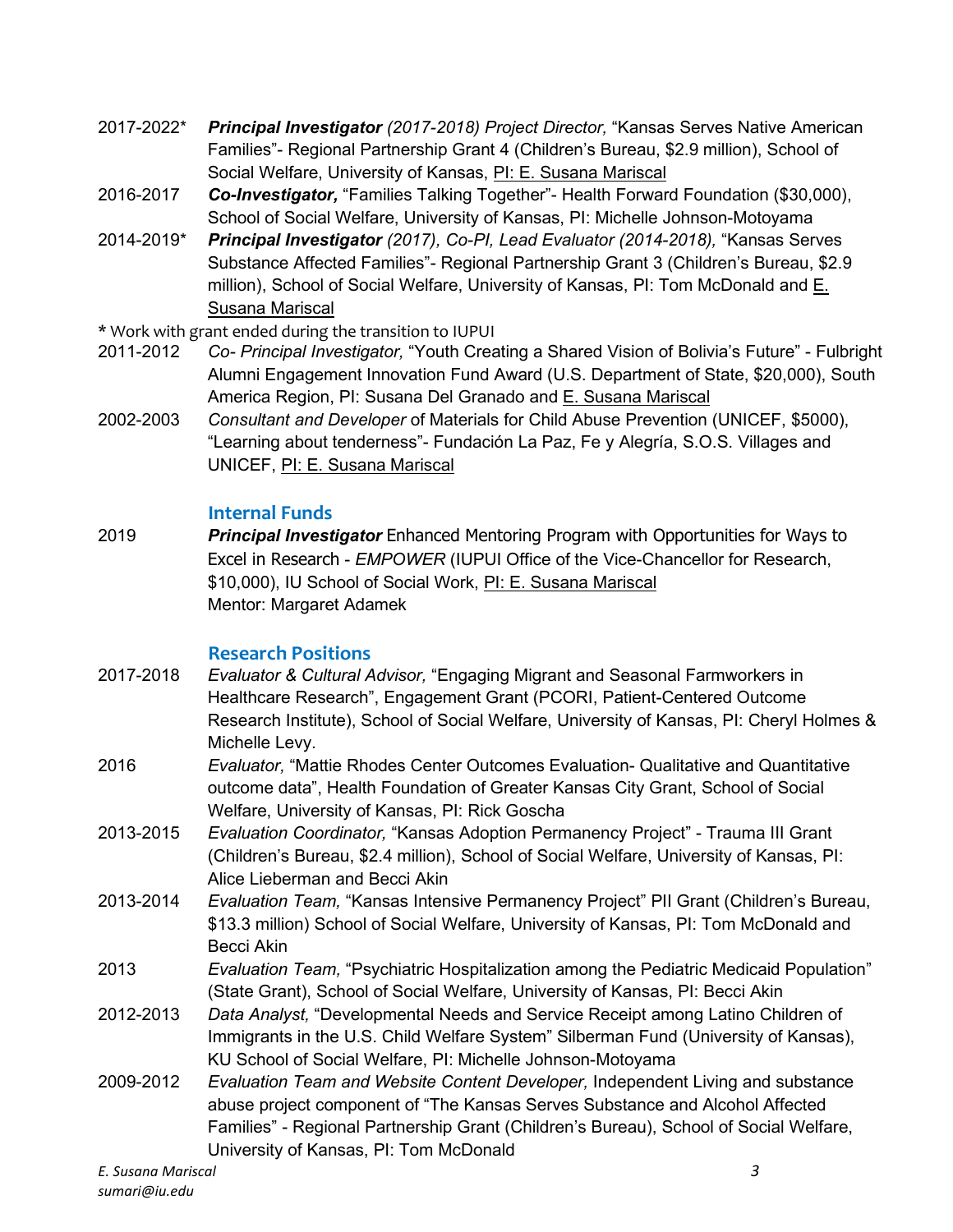- 2006-2009 *Evaluation Team,* "The Wellness Recovery Action Plan Assessment" (State Grant), School of Social Welfare, University of Kansas, PI: Charlie Rapp
- 2005-2009 *Website Coordinator,* Strengths Institute, University of Kansas, Director: Dennis **Saleebev**
- 2004 *Consultant,* Violence in Schools National Episcopal Commission of Education
- 2002-2004 *Consultant, Action Research*: Bolivian Alliance for Children and Adolescents: Children's
	- Rights and Democratic Participation, Education Committee, Director: Jorge Domic

## **\_\_\_\_\_\_\_\_ WORK EXPERIENCE**

- 2005-2006 The Willow (Formerly Women's Transitional Care Services) *MSW Intern- Field Instructor: Judy Postmus, PhD, Lawrence, KS*
- 2004-2005 El Centro, Inc., Domestic Violence Program "Si se puede vivir sin violencia!" *MSW Intern- Field Instructor: Elena Morales, MSW, Kansas City, KS*
- 1998-2004 *Private Clinical Psychology Practice, La Paz, Bolivia*
- 1998-2003 S.O.S. Villages (Private foster care provider); *Play therapy, family therapy, child sexual abuse prevention, La Paz, Bolivia*
- 1999-2000 Medical Center Virgen de Copacabana. Bolivian National Police, *Counseling, La Paz, Bolivia*
- 1997-1999 Child and Adolescent Defense (Public child welfare services), *Counseling, Play therapy, Psychology Intern, La Paz, Bolivia*

## **\_\_\_\_\_\_\_\_ PUBLICATIONS**

#### **Peer-reviewed Articles (\*student co-author)**

- 2021 McCarthy, K., Mariscal, E.S., Wahler, B., (submitted). MSW student wellness, training satisfaction, and readiness to address substance misuse. *Journal of Social Work Teaching*
- 2021 Hamby, S, Mariscal, E.S., (2021). Next Steps in Untangling the Web of Violence: A Research Agenda. *Child maltreatment,* DOI: [10.1177/10775595211034472](http://dx.doi.org/10.1177/10775595211034472)
- 2021 Sokol, R., Victor, B., Mariscal, E.S., Ryan, J., Perron, B. (2021). Using Administrative Data to Uncover How Often and Why Supervisory Neglect Happens: Implications for Child Maltreatment Prevention. *Child Abuse & Neglect,* DOI: [10.1016/j.chiabu.2021.105321](http://dx.doi.org/10.1016/j.chiabu.2021.105321)
- 2021 Sabina, C. Mariscal, E.S., Cuevas, C. (2021). Psychological Functioning among Latino Victims of Teen Dating Violence: The Role of Environmental Protective Factors. *Journal of Interpersonal Violence,* DOI: [10.1177/08862605211044097](http://dx.doi.org/10.1177/08862605211044097)
- 2021 Victor, B.G., Henry, C., \*Dalvi, H., Rousson, A., Mariscal, E.S., (2021). Substantiating caregivers for children's exposure to domestic violence: An analysis of child welfare policies from across the United States. *Child maltreatment,* 1-12. DOI: 10.1177/10775595211002639
- 2021 McCarthy, K., Mariscal, E.S., Wahler, B., (in press). MSW Student Preparation to address Substance Use Disorders. *Journal of Social Work Teaching*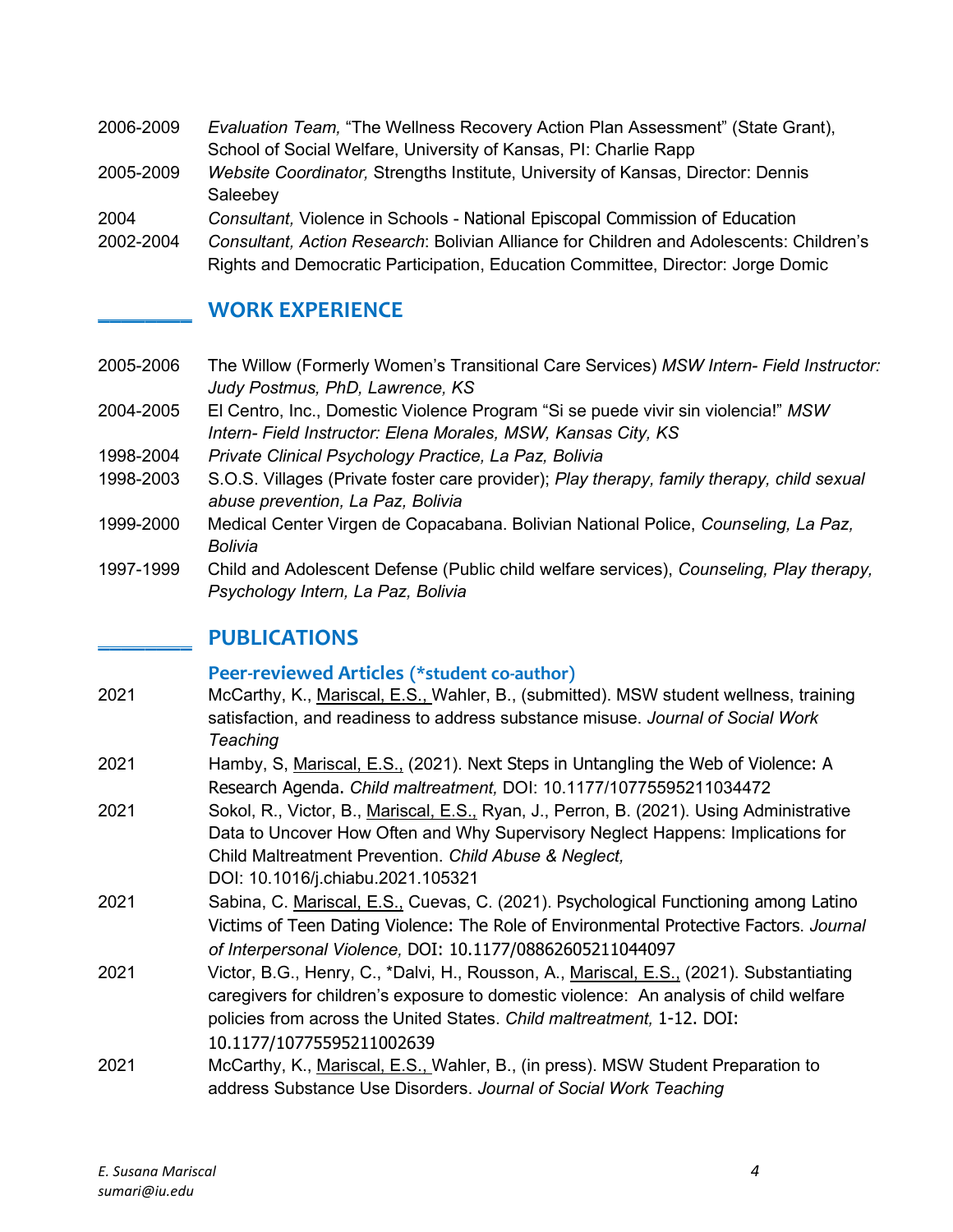| 2021 | Mariscal, E.S., Sabina, C., Cuevas, C. (2021). Interpersonal Victimization of Latino<br>Youth: A Latent Class Analysis. Journal of Family Violence. 36(1), 37-50. DOI:                                                                                                                                                                                            |
|------|-------------------------------------------------------------------------------------------------------------------------------------------------------------------------------------------------------------------------------------------------------------------------------------------------------------------------------------------------------------------|
|      | 10.1007/s10896-020-00175-z                                                                                                                                                                                                                                                                                                                                        |
| 2020 | Mariscal, E.S. (2020). Resilience Following Exposure to Intimate Partner Violence and<br>Other Violence: A Comparison of Latino and Non-Latino Youth. Child and Youth Services<br>Review, 113, DOI: 10.1016/j.childyouth.2020.104975                                                                                                                              |
| 2020 | *Parker, A., Johnson-Motoyama, M., Mariscal, E.S., Guilamo-Ramos, V., Fernandez, C.,<br>Reynoso, E. (2020). Novel Service Delivery Approach to Address Reproductive Health<br>Disparities within Immigrant Latino Communities in Geographic Hot Spots: An<br>Implementation Study. Health and Social Work, 45(3), p. 155-163, DOI:<br>doi.org/10.1093/hsw/hlaa014 |
| 2018 | Carlson, L., Smith, G., Mariscal, S., Rapp, C., Holter, M., Ko., E., Kukla, M., & Fukui, S.<br>(2018). The comparative effectiveness of a model of job development versus treatment<br>as usual. Best Practices in Mental Health, 14(2), 21-31.                                                                                                                   |
| 2016 | Johnson-Motoyama, M., *Moses, M., *Conrad, A., & Mariscal, E.S., (2016).<br>Development, CAPTA Part C referral and services among young children in the U.S.<br>Child Welfare System: Implications for Latino Children. Child Maltreatment, 21(3), p.<br>186-197.                                                                                                 |
| 2016 | Johnson-Motoyama, M., *Moses, M., Kann, T.K., Mariscal, E. S., Levy, M., *Navarro, C.<br>& Fite, P. J. (2016). Parent, teacher, and school stakeholder perspectives on adolescent<br>pregnancy prevention programming for Latino youth. Journal of Primary Prevention,<br>37(6), p. 513-525.                                                                      |
| 2015 | Mariscal, E.S., Akin, B.A., Lieberman, A.,*Washington, D. (2015). Exploring the path<br>from foster care to stable and lasting adoption: Perceptions of foster care alumni.<br>Children and Youth Services Review, 55, p.111-120.                                                                                                                                 |
| 2014 | Akin, B., Mariscal, E.S., Bass, L., *Bhattarai, J., McArthur, V. & Bruns, K. (2014).<br>Implementing an evidence-based intervention to reduce long-term foster care:<br>Practitioner perceptions of key challenges and supports. Children and Youth Services<br>Review, 46, p. 285-293.                                                                           |
| 2014 | McDonald, T., Mariscal, E.S., *Yan, Y., & Brook, J. (2014). Substance use and abuse for<br>youth in foster care: Results from the Communities That Care normative database.<br>Journal of Child & Adolescent Substance Abuse, 23 (4), p. 262-268.                                                                                                                 |
| 2011 | Fukui, S., Starnino, V.R., Mariscal, E.S., Davidson, L.J., Cook, K.S., Rapp, C.A., and<br>Gowdy, E. A. (2011). Effects of Wellness Recovery Action Plan (WRAP) on psychiatric<br>symptoms, sense of hope, and recovery. Psychiatric Rehabilitation Journal, 34 (3), p.<br>214-222.                                                                                |
| 2009 | Starnino, V.R., Mariscal, E.S., Holter, M.C., Davidson, L.J., Cook, K.S., Fukui, S., and<br>Rapp, C.A. (2009). Outcomes of an illness self-management group using Wellness<br>Recovery Action Planning. Psychiatric Rehabilitation Journal, 34 (1), p. 57-60.                                                                                                     |
| 2002 | Mariscal E.S. and Lebl, B. (2002). Holistic child sexual abuse prevention program. Ajayu<br>Journal - UCB Psychology Department Electronic Journal, 1(1).                                                                                                                                                                                                         |
| 2000 | Mariscal E.S. (2000). Child Sexual Abuse Prevention. Science and Culture, 8, p.30-45.                                                                                                                                                                                                                                                                             |
| 2000 | Mariscal E.S. (2000). Qualitative research. Here and Now. Humanistic Psychologist<br>Association Journal. 2(1), p.1-8.                                                                                                                                                                                                                                            |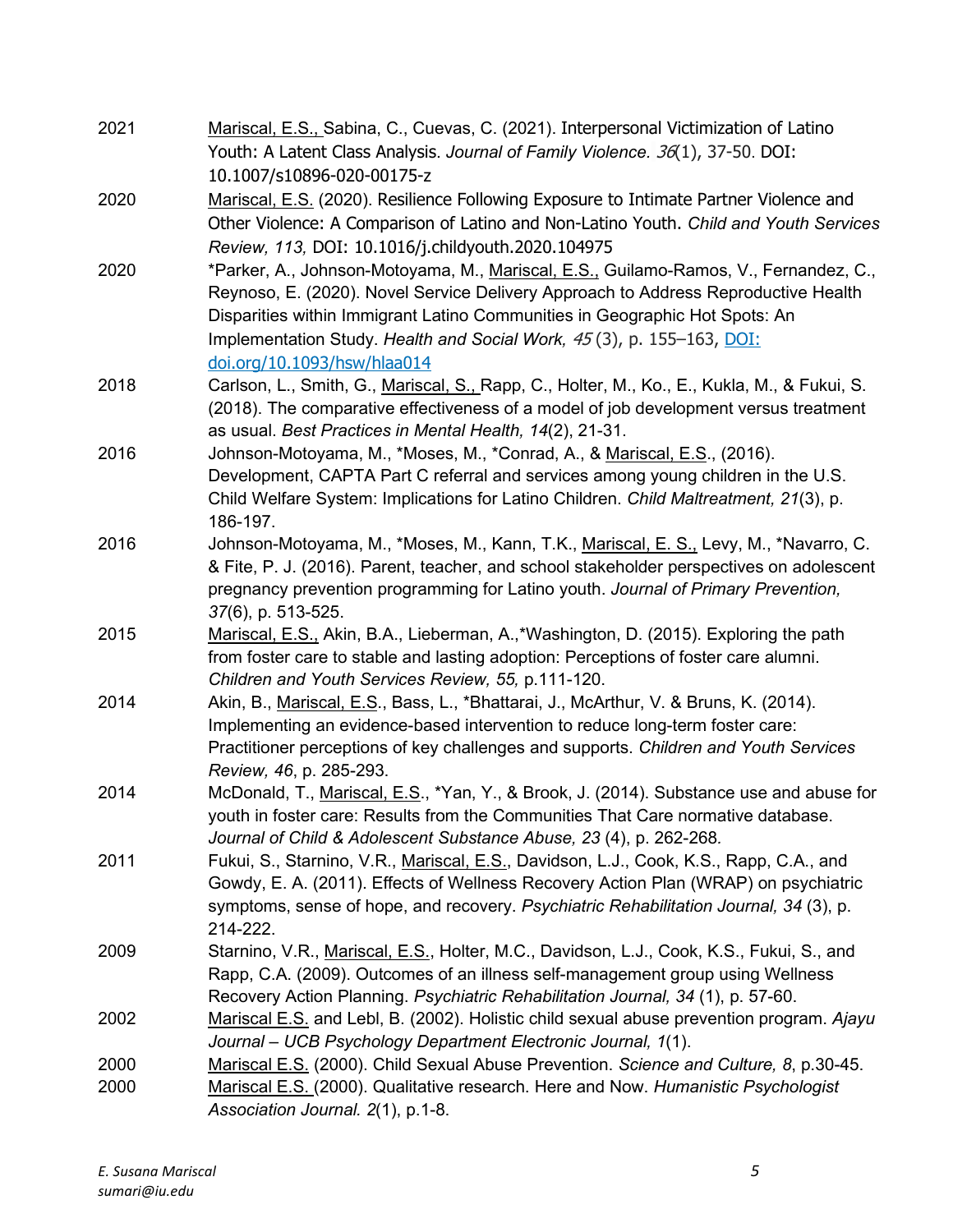#### **Books**

- 2014 Francis, A., Pulla, V., Clark, M., Mariscal, E. S. & Ponnuswami, I. (2014). *Advancing Social Work in Mental Health through Strengths Based Practice.* Australia: Primrose Hall Publishing Group.
- 2005 Mariscal E.S., UNICEF, SOS, Fundación La Paz (2005). *Learning about tenderness and well-being.* La Paz: Fundación La Paz.

#### **Book Chapters**

- 2021 Mariscal, E.S., Johnson-Motoyama, M., & Dettlaff, A. J., (in press) Social work practice with Latinx. In L. Rapp-McCall, K. Corcoran, B. Roberts & K. Khaja (Eds.). Social Workers' Desk Reference, 4th edition*. Oxford University Press NY*
- 2016 Dettlaff, A. J., Johnson-Motoyama, M., & Mariscal, E.S. (2016). Latino immigrant and refugee children and families In A. J. Dettlaff & R. Fong (Eds.) *Immigrant and Refugee Children and Families: Culturally Responsive Practice* (p.109-152)*.* NY: Columbia University Press.
- 2014 Mariscal, E. S. (2014) The Strengths Perspective and the Strengths Model of Case Management: Enhancing the recovery of people with psychiatric disabilities. In A. Francis, V. Pulla, M. Clark, E.S. Mariscal & I. Ponnuswami (Eds.), *Advancing Social Work in Mental Health through Strengths Based Practice* (p. 118-144)*.* Australia: Primrose Hall Publishing Group.
- 2014 Dettlaff, A. J., Johnson-Motoyama, M., & Mariscal, E. S. (2014). Latino children and families. In R. Fong, A. J. Dettlaff, J. James, & C. Rodriguez (Eds.). *Addressing Racial Disproportionality and Disparities: Multisystemic Approaches* (p.109-152)*.* NY: Columbia University Press.
- 2012 Mariscal, E. S. (2012). Resilience and strengths among children exposed to Intimate Partner Violence. In V. Pulla, L. Chenoweth, A. Francis & S. Bakaj (Eds.), *Strengths Based Practice in Social Work and Human Service* (p. 191-201). New Delhi, India Allied Publishers Pvt. Ltd.

### **Selected Media Coverage**

- 2019 Child Welfare Information Gateway. *Updates on resources to develop a trauma-informed child welfare system*. Washington, DC: USDHHS, Children's Bureau, Acknowledgements 2015 Child Welfare Information Gateway. (2015). *Developing a trauma-informed child welfare*
- *system*. Washington, DC: USDHHS, Children's Bureau, Acknowledgements
- 2014 Child Welfare Information Gateway. (2014). *Parenting a child who has experienced trauma*. Washington, DC: USDHHS, Children's Bureau, Acknowledgements
- 2003 Mariscal E.S. (2003). Marriage: Love and Independence*. La razón*, p. January 23, 2003, La Paz, Bolivia.
- 2002 Mariscal E.S. (2002). Child maltreatment is the root of many social problems. *La razón*, p. A18, September 22, 2002, La Paz, Bolivia

## \_\_\_\_\_\_\_\_ TEACHING EXPERIENCE

2018-present Associate Professor, Indiana University School of Social Work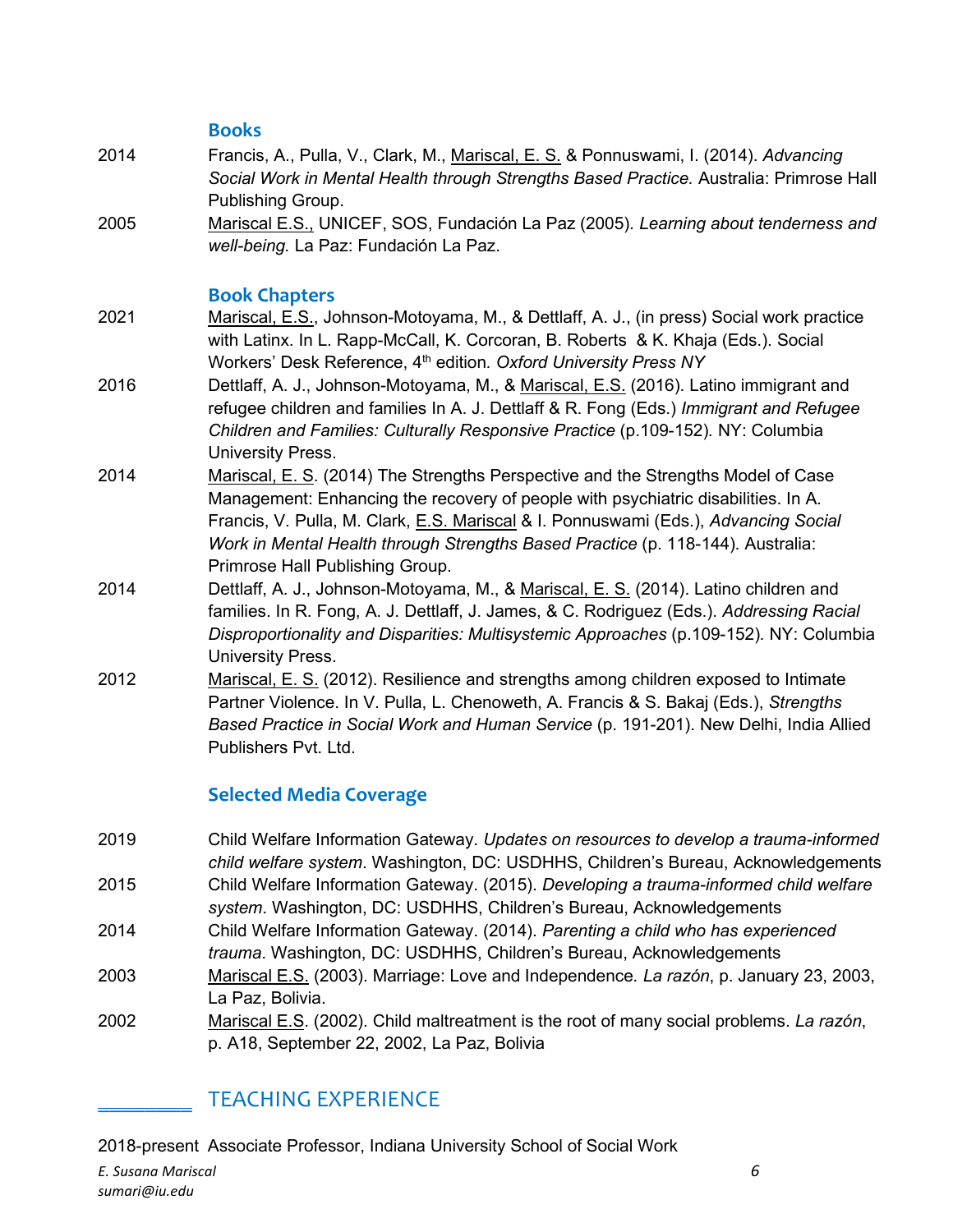- MSW: Practice evaluation (S623A Fall2018; 623B Spring 2019) 25 students (S623 Fall2019) – 19 students
- MSW: Research (S502, Spring 2019) 27 students, (D502 Summer 2019) 15 students
- BSW: Practice evaluation (S472, Spring 2019) 26 students
- BSW: Research (S371) 20 students
- 2008-2009 *Graduate Teaching Assistant,* University of Kansas, School of Social Welfare, Doctoral program
	- Fall 2008, Fall 2009: Advanced Research Methods II (SW983, Tom McDonald)
	- Spring 2008, Spring 2009: Advanced Research Methods I (SW981, Mark Holter)
- 2006- 2017 *Guest Lecturer,* University of Kansas, School of Social Welfare
	- o Fall 2014, Fall 2012, Advanced Research Methods II (SW983, Tom McDonald, Ann Williford): ANCOVA , PhD Program
	- o Spring 2014-2017, Social Work Research (SW740, Becci Akin, Sadaaki Fukui): Research and statistical analysis; social work research and code of ethics; mixed methods research, MSW Program
	- $\circ$  Fall 2015 Human Behavior in the Social Environment (SW730, Yueqi Yan); The Strengths Perspective, MSW Program
	- o Summer 2014 Diversity in Social Work (SW855 Sachi Gomi): Resilience and culture – Latino families and intimate partner violence
	- o Spring 2007-2009, Spiritual Diversity (SW855 Holly Nelson-Becker): Shamanism: spirituality in the Andes, MSW Program
	- o Fall 2008-2010, Social Work Practice with Women (SW855 Karen Stipp, Patricia Herrera): Domestic violence in immigrant families and Latino children, MSW Program
	- o Summer 2006 Family Violence (SW855, Judy Postmus): Strengths Perspective: Implications for domestic violence survivors, Cultural strengths in Latina survivors, MSW Program
	- University of Kansas, Department of Education, Educational Psychology and Research MA and PhD Programs:
		- o Spring 2008, Multivariate Analysis (PRE905, Vicki Peyton): Logistic **Regression**
		- o Fall 2009, Hierarchical Lineal Modeling (PRE926, Vicki Peyton): Introduction to Hierarchical Lineal Models
	- University of Kansas, Women, Gender, and Sexuality Studies BA and MA Programs:
		- o Fall 2008, Gender in the Global Context (SOC536, Barbara Ballard): The status of women in Bolivia
		- o Spring 2009-2010, An Interdisciplinary Introduction (WGSS201, Heather Yates): Domestic Violence in Bolivia
- 2002-2004 *Instructor-Clinical Supervisor,* Bolivian Institute of Family Therapy "Elizabeth Sotelo de Méndez", Specialization in Family Therapy, Years 1 and 2.
- 2003-2004 *Instructor (Assistant Professor),* Universidad Católica Boliviana, Department of Pastoral
	- Opening Doors (Freshman Year Course)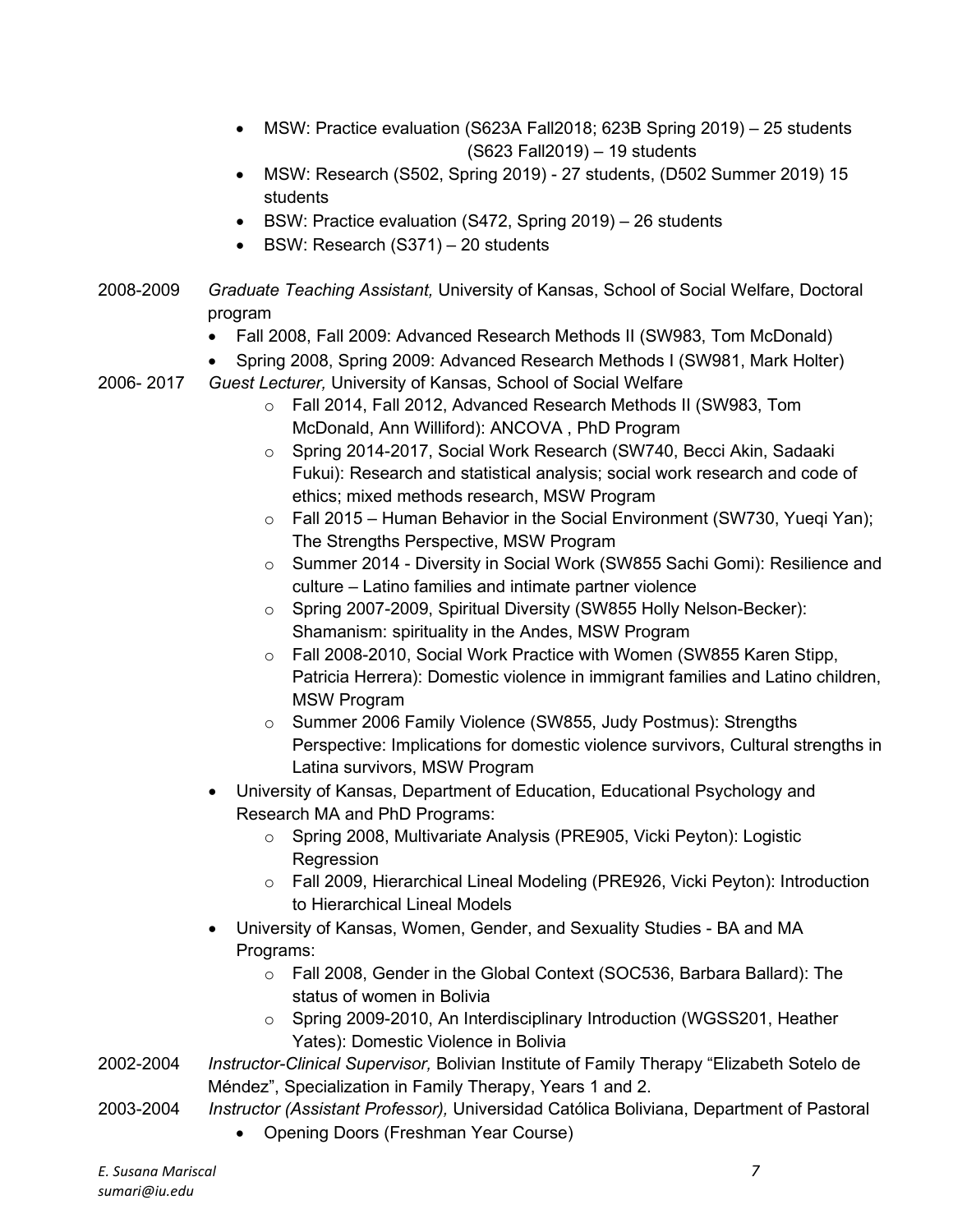- Finding myself (Freshman Year Course)
- 1999-2004 *Instructor (Assistant Professor),* Universidad Católica Boliviana, Department of Psychology
	- Fall, Humanistic Existential Psychology (BA)
	- Spring, Qualitative Research Methods (BA)
	- Humanistic and Existential Specialization (Licenciatura)
		- o Clinical Psychology I, II y II
		- o Thesis Seminar I, II y III
		- o Professional Seminar I
- 1999-2000 *Instructor*, Centro Boliviano Americano, Teacher's Academy
- 1992-1999 *Teacher,* Centro Boliviano Americano, English language learning

## \_\_\_\_\_\_\_\_ PRESENTATIONS **(\*student co-author, +community partner co-author) International and National Conferences (Peer-reviewed)**

- 2022 Mariscal, E.S., Martin, G., Smith, J., Victor, B., et al. (Submitted). Multi-system perspectives on child fatality determinants and prevention strategies. 2022 Society for Social Work Research Conference
- 2022 Victor, B., Rousson, A., Henry, C., Dalvi, H., Mariscal, E.S. (Submitted). Multi-system perspectives on child fatality determinants and prevention strategies. 2022 Society for Social Work Research Conference
- 2022 Sabina, C., Mariscal, E.S., Cuevas, C. (Submitted). Interpersonal Victimization of Latino Youth: A Latent Class Analysis. 2022 Society for Social Work Research Conference
- 2022 Johnson-Motoyama, M., Mariscal, E.S., Victor, B. (Submitted). Promoting equity in child maltreatment prevention through community engaged research: A roundtable discussion. 2022 Society for Social Work Research Conference
- 2022 Sokol, R., Victor, B., Mariscal, E.S., (Submitted). Using Administrative Data to Uncover How Often and Why Supervisory Neglect Happens: Implications for Child Maltreatment Prevention. 2022 Society for Social Work Research Conference
- 2021 Mariscal, E.S., Pinsoneault, L., Victor, B., Martin, G., Chase, K., Smith, J., (Panel). Enhancing prevention through developmental evaluation tools: A methodological overview and examples from multisystem collaborations designed to prevent child maltreatment and reduce fatalities in Indiana. Prevent Child Abuse America Conference
- 2021 Mariscal, E.S., +Diaz, V., Medina, M., Bigatti, S. (Paper). Your Life, Your Story: Community partnership to enhance resilience among Latino youth. 2021 ResilienceCon.
- 2021 Sabina, C., Mariscal, E.S., Cuevas, C. (Paper Accepted). Social support and acculturation among Latino youth with victimization experiences: Findings from a national survey. 2021 ResilienceCon.
- 2020 Mariscal, E.S. (Accepted). Andean spirituality, community, and resilience: Culturallysensitive social work practice with indigenous Latinx. CSWE. Latinx Track
- 2020 McCarthy, K., Wahler, B., Mariscal, E.S. (Paper). MSW Student Preparation to address Substance Use Disorders. CSWE. Addictions Track
- 2020 Sabina, C., Mariscal, E.S., Cuevas, C. (Symposium Accepted). Interpersonal victimization of Latino youth: A latent class analysis. 2020 APA Conference. Withdrawn - Covid-19
- 2020 Mariscal, E.S., +Martin, G. (Paper Accepted). Risk factors associated with child maltreatment-related fatalities: Data-informed target population for prevention. the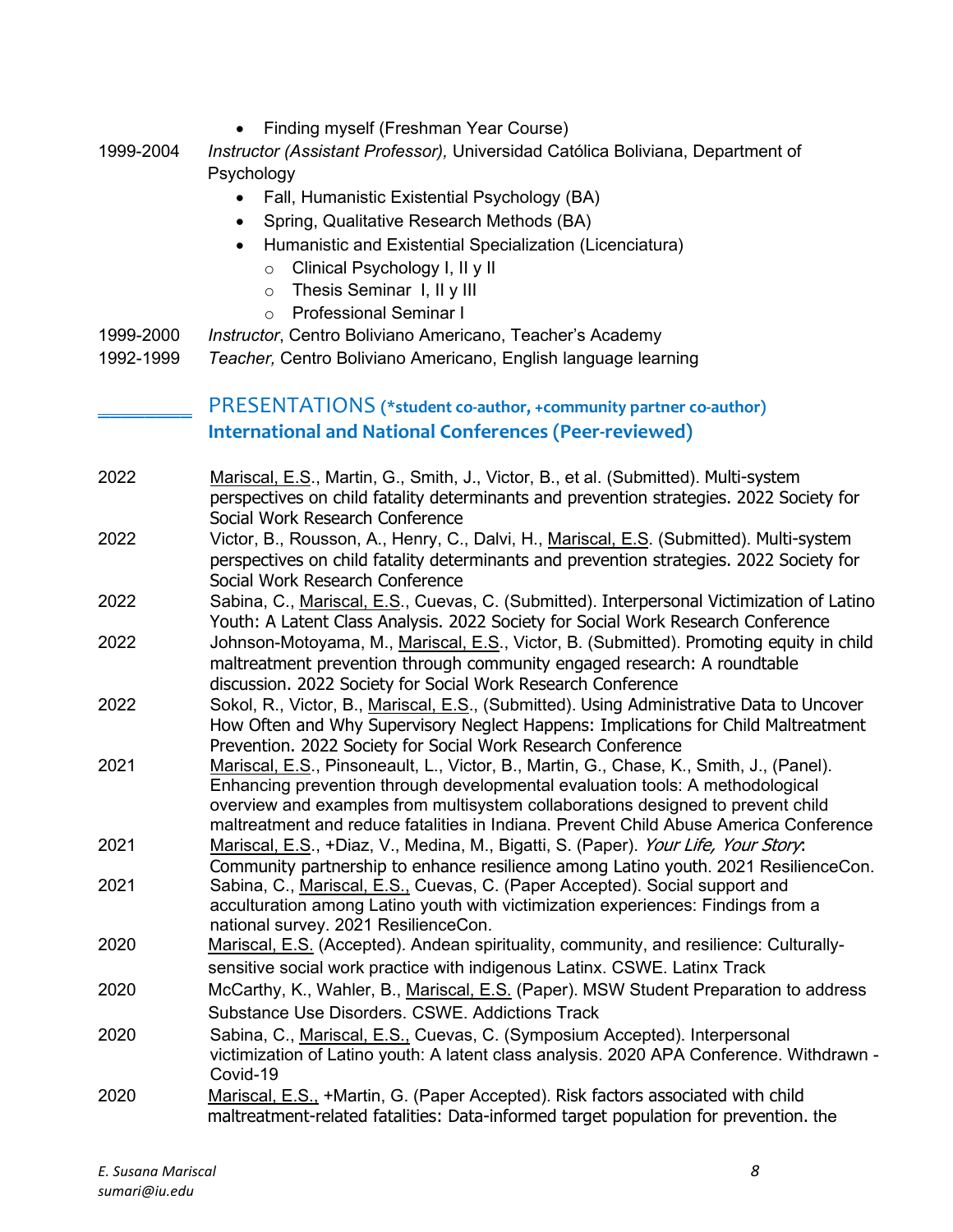|      | American Professional Society on the Abuse of Children's 2020 Conference. Withdrawn<br>-Covid-19                                                                                                                                                                                                                                                                                                                                   |
|------|------------------------------------------------------------------------------------------------------------------------------------------------------------------------------------------------------------------------------------------------------------------------------------------------------------------------------------------------------------------------------------------------------------------------------------|
| 2020 | Sabina, C., Mariscal, E.S., Cuevas, C. (Paper). Protective factors among Latino Victims<br>of Teen Dating Violence: Findings from a national survey (Dating Violence Among<br>Latinos). 2020 Society for Social Work Research                                                                                                                                                                                                      |
| 2019 | Mariscal, E.S. (Paper). Andean spirituality as a generative resilience factor: Culturally-<br>sensitive practice with indigenous Latinx. September 2019.                                                                                                                                                                                                                                                                           |
| 2019 | Holmes, C.; Levy, M.; Mariscal, E.S. (Poster). Provider perspectives on health and health<br>care needs among migrant farmworkers in the Midwest. National Center for Farmworker<br>Health (PCORI grant)                                                                                                                                                                                                                           |
| 2019 | Mariscal, E.S. (Paper). Awakening the inner phoenix bird: Expanding our understanding<br>of the role of spirituality in the development of resilience. 2019 ResilienceCon. April<br>2019.                                                                                                                                                                                                                                          |
| 2019 | Mariscal, E.S. (Paper). Resilience among youth exposed to intimate partner violence.<br>2019 ResilienceCon. April 2019.                                                                                                                                                                                                                                                                                                            |
| 2019 | Mariscal, E.S. (Paper). Promoting resilience among Latinx children exposed to intimate<br>partner violence. 2019 Latino Social Workers Organization Conference. April 2019,<br>Miami; September 2019, Chicago.                                                                                                                                                                                                                     |
| 2018 | *Parker, A., Johnson-Motoyama, M., Mariscal, E.S., Guilamo-Ramos, V., +Fernandez,<br>C., +Reynoso, E. (Oral Presentation) Community Health Workers Addressing<br>Reproductive Health Disparities in Immigrant Latino Communities. Annual Conference of<br>the Society for Social Work and Research. January 2018                                                                                                                   |
| 2018 | *Liming, K., Mariscal, E.S., Brook, J. (Poster) Substance Use Disorder Treatment<br>Prevalence and Patterns among Parents of Young Children in Foster Care. Annual<br>Conference of the Society for Social Work and Research. January 2018                                                                                                                                                                                         |
| 2017 | *Moon, J., Mariscal, E.S., (Poster presentation). The Effects of Afterschool Interventions<br>on the Socio-Emotional Development of Racial and Ethnic Minority Youth: A Systematic<br>Review and Meta-Analysis. Annual Conference of the Society for Social Work and<br>Research. New Orleans, LA, January 2017.                                                                                                                   |
| 2016 | Mariscal, E.S., Byers, K., Yan, Y., and *Liming, K. (Workshop). Ready, set, go! Planning<br>strategies to adopt and install a parenting program for substance-affected families. Child<br>Welfare League of America 2016 National Conference, Anaheim, CA, August 2016.                                                                                                                                                            |
| 2016 | *Byers, K., *Yan, Y., Mariscal, E.S., & McDonald, T. (Paper Presentation). Barriers to<br>Reunification and Overrepresentation of Young Children Affected By Parental Substance<br>Abuse: Selecting a Data-Informed Child Welfare Target Population. Annual Conference<br>of the Society for Social Work and Research, Washington, DC, January 2016.                                                                               |
| 2015 | Mariscal, E.S., Akin, B., & Lieberman, A. (Paper Presentation). A multi-informant view on<br>the supports and challenges for adoptive families of children with mental health and<br>trauma-related needs. Annual Conference of the Society for Social Work and Research,<br>New Orleans, LA, January 2015.                                                                                                                        |
| 2014 | Akin, B., Mariscal, E. S., +Bass, L, +Burgess McArthur, V., and Bruns, K. (Paper<br>Presentation), A Multidimensional Approach to the Implementation of an Evidence-based<br>Intervention to Reduce Long-term Foster Care: Practitioner, Administrator, and<br>Researcher Perceptions of Key Facilitators and Challenges. 3rd International<br>Conference on Practice Research - Building Bridges Not Pipelines: Promoting Two-Way |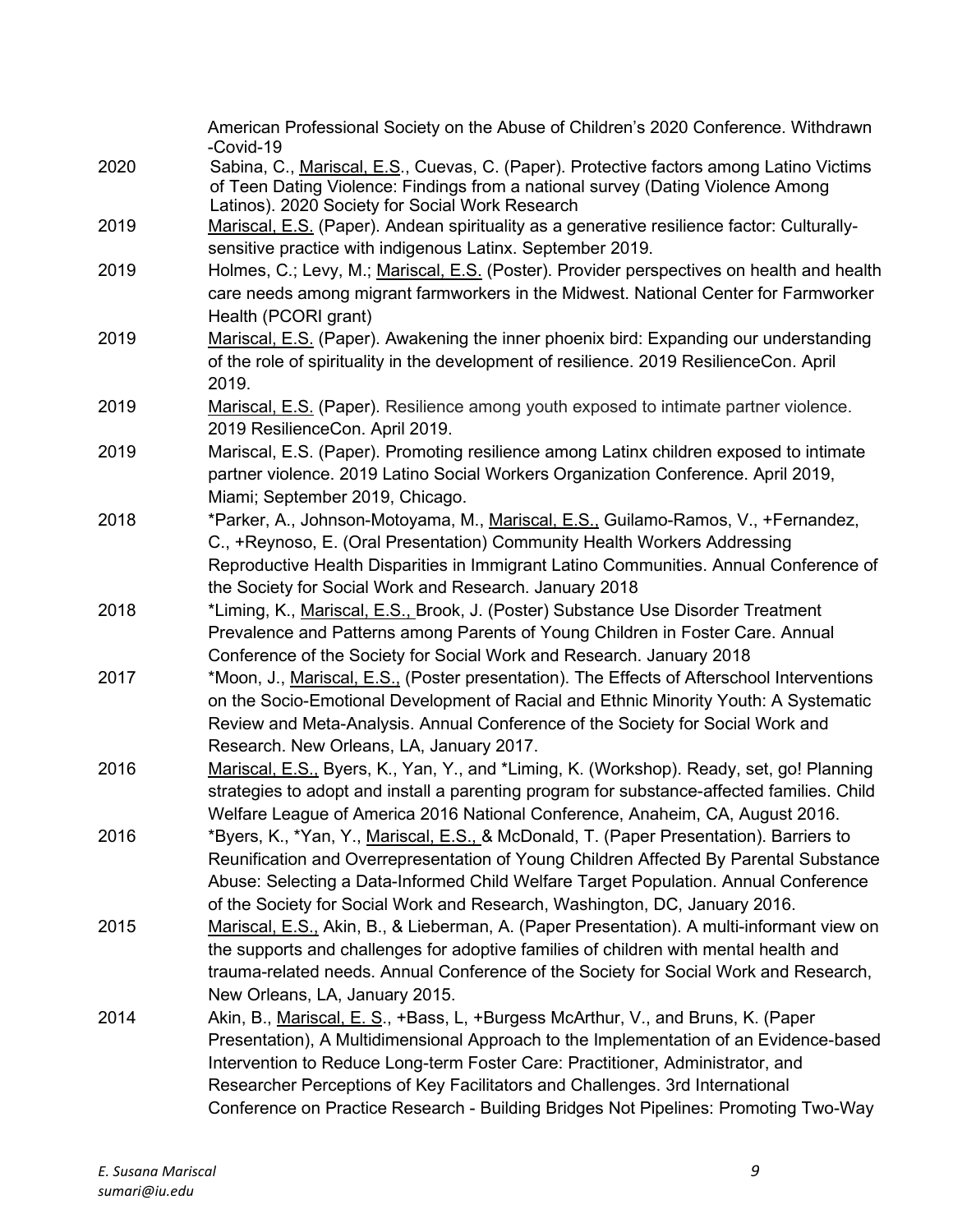|      | Traffic between Practice and Research. Silberman School of Social Work at Hunter<br>College New York City, NY. |
|------|----------------------------------------------------------------------------------------------------------------|
| 2014 | Mariscal, E.S. (Paper Presentation), Personal and Environmental Protective Factors                             |
|      | Contributing to the Resilience of Latino Adolescents Exposed to Intimate Partner                               |
|      | Violence: Findings from the National Survey of Child and Adolescent Well-Being                                 |
|      | (NSCAW II). 2014 Annual Conference of the Society for Social Work and Research: San                            |
|      | Antonio, TX.                                                                                                   |
| 2014 | Johnson-Motoyama, M., *Moses, M., Koloroutis, T., Mariscal, E. S., *Navarro, C., & Fite,                       |
|      | P. J. Parent perspectives on the prevention of unintended pregnancy and STDs among                             |
|      | Latino adolescents. Society for Prevention Research (SPR) 22nd Annual Meeting,                                 |
|      | Washington DC                                                                                                  |
| 2014 | Akin, B., Mariscal, E. S., +Bass, L, +Burgess McArthur, V., *Bhattarai, J., and Bruns, K.                      |
|      | (Paper Presentation), Implementing an Evidence-Based Intervention to Reduce Long-                              |
|      | Term Foster Care: Practitioner Perceptions of Key Challenges and Supports. 2014                                |
|      | Annual Conference of the Society for Social Work and Research: San Antonio, TX                                 |
| 2012 | Mariscal, E.S. (Paper Presentation), Resilience and strengths among children exposed                           |
|      | to IPV, International Conference on Strengths-based practice in social work and human                          |
|      | services: Kathmandu, Nepal.                                                                                    |
| 2012 | Pulla, V. & Mariscal, E.S. (Workshop), Introduction to the Strengths Perspective in social                     |
|      | work: theoretical and practical considerations, International Conference on Strengths-                         |
|      | based practice in social work and human services: Kathmandu, Nepal.                                            |
| 2012 | Brook, J., McDonald, T., Yan, Y. and Mariscal, E.S. (Paper Presentation), The Kansas                           |
|      | Serves Substance Affected Families Project, Regional Partnership Grants Close-Out                              |
|      | Meeting: Washington, D.C.                                                                                      |
| 2011 | Yan, Y., Mariscal, E.S., and Brook, J. (Paper Presentation), Findings from the Kansas                          |
|      | Serves Substance Affected Families Project, 35th Annual Governor's Conference for the                          |
|      | Prevention of Child Abuse and Neglect: Topeka, KS                                                              |
| 2011 | Mariscal, E.S. and Yan, Y. (Paper Presentation), Substance use among foster youth-                             |
|      | Findings from the Communities that Care Survey, National Pathways to Adulthood                                 |
|      | Transitional Living, Independent Living: Denver, CO                                                            |
| 2010 | Mariscal, E.S. and +Evans, M. (Paper Presentation), Using the Internet to Provide                              |
|      | Resources to Foster Youth: The Kansas Independence Website, National Pathways to                               |
|      | Adulthood Transitional Living, Independent Living: Chicago, IL.                                                |
| 2010 | Mariscal, E.S. (Paper Presentation), Fostering Resilience in Children Exposed to                               |
|      | Domestic Violence, Council on Social Work Education (CSWE) 55th Annual Program                                 |
|      | Meeting. Bridging Rights, Culture, and Justice: Social Work as a Change Agent-- San                            |
|      | Antonio, TX.                                                                                                   |
| 2009 | Holter, M., Starnino, V., Mariscal, E.S. and Fukui, S. (Paper Presentation), Impact of                         |
|      | Wellness Recovery Action Planning (WRAP) participation on symptomatology and                                   |
|      | recovery attitudes, Annual Conference of the Society for Social Work and Research:                             |
|      | New Orleans, LO                                                                                                |
| 2009 | Brook, J., McDonald, T., and Mariscal, E.S. (Paper Presentation). The Kansas Serves                            |
|      | Substance Affected Families Project: 33rd Annual Governor's Conference for the                                 |
|      | Prevention of Child Abuse and Neglect: Topeka, KS                                                              |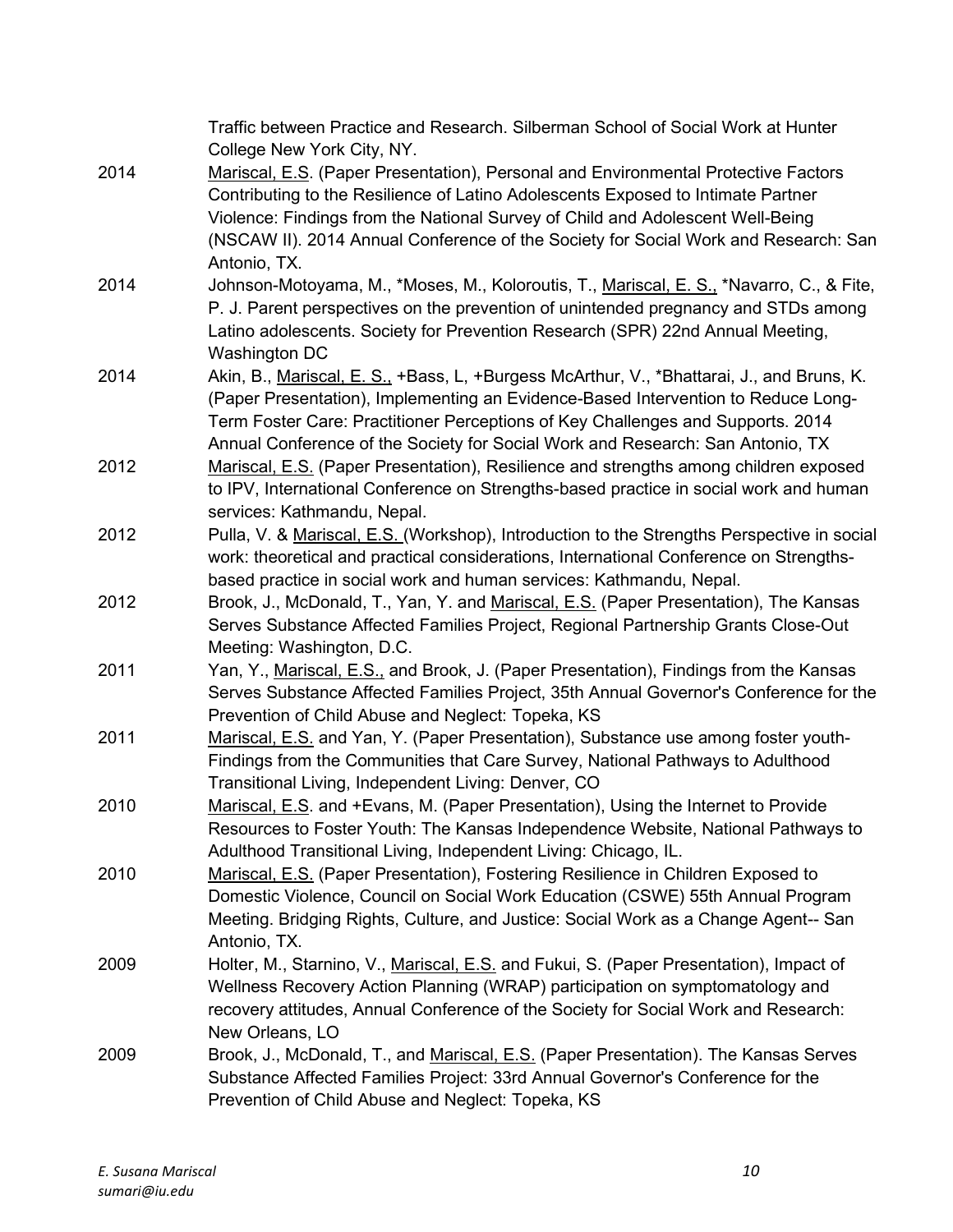- 2008 Mariscal, E.S. (Paper Presentation), Positive Youth Development and Welfare through Strengths and Spirituality Resiliency and spirituality in youth, 2nd Biennial World Conference on Spirituality: Lawrence, KS
- 2008 Mariscal, E.S. (Paper Presentation), Resiliency in Latina teenagers in the school system, National Latino Studies Conference: Nuestra America in the US? Lawrence, KS
- 2003 Mariscal, E.S. (Paper Presentation), Sexuality and affection, National Episcopal Conference of Education Conference: Cochabamba, Bolivia
- 2002 Mariscal, E.S. (Paper Presentation), Child maltreatment in schools. Universidad Mayor de San Andres, I Symposium "Scientific Research Methodology". La Paz, Bolivia
- 2001 Mariscal, E.S. (Paper Presentation), Sexual juvenile delinquency, Universidad San
- Francisco de Asís, Conference: "Adolescence... a systemic issue?" La Paz, Bolivia 2000 Mariscal, E.S. (Paper Presentation), Psychologists' needs in Bolivia, II Latin American Psychotherapy Conference, The World Council for Psychotherapy, Latin American Psychotherapy Federation Santiago, Chile

## **Invited Presentations**

| 2022 | Mariscal, E.S., Victor, B., Martin, G., Kelly, J. (Webinar). Fostering family resilience and<br>protective factors for child maltreatment and fatality prevention through community<br>collaborations. Indiana Association of Resources and Child Advocacy, February, 2022 |
|------|----------------------------------------------------------------------------------------------------------------------------------------------------------------------------------------------------------------------------------------------------------------------------|
| 2021 | Victor, B., Mariscal, E.S., Stigdon, T., Crone, A., (Webinar). Strengthening Indiana<br>Families, National Family Support Network Webinar Series, November 2021                                                                                                            |
| 2021 | Mariscal, E.S. Victor, B., Crone, A. (Presentation). Strengthening Indiana Families,<br>Children's Justice Act., August 2021                                                                                                                                               |
| 2021 | Mariscal, E.S. Victor, B., (Presentation). Overview of Strengthening Indiana Families.<br>Child Welfare Improvement Committee, July 2021                                                                                                                                   |
| 2021 | Mariscal, E.S., et al., (Panel). Community Collaborations to Strengthen and Support<br>Families. National Conference on Child Abuse and Neglect. Children's Bureau.                                                                                                        |
| 2021 | Mariscal, E.S. (Presentation). Overview of Strengthening Indiana Families. Commission<br>on Improving the Status of Children- Quarterly Meeting                                                                                                                            |
| 2020 | Mariscal, E.S. (Paper invited). Resilience generative factors among Latinx children<br>exposed to intimate partner violence. Latina Institute. National Latino Network for Health<br>Families and Communities - Prevention track.                                          |
| 2020 | Mariscal, E.S. (Plenary Invited). On awakening my inner Phoenix: How embracing my<br>indigenous spirituality supported my healing process. 2020 ResilienceCon. Canceled<br>due to Covid-19                                                                                 |
| 2020 | Mariscal, E.S. (Panel Invited). External funding for research. Research Series. School of<br>Education, IUPUI.                                                                                                                                                             |
| 2020 | Barbosa, I., McCarthy, K., Mariscal, E.S. (Worshop Invited). Student Engagement<br>Rosters: Enhancing student well-being and developing pathways to student success.<br>William M. Plater Institute on the Future of Learning, IUPUI.                                      |
| 2019 | Mariscal, E.S. (Poster). Strengthening Indiana Families: Primary child maltreatment<br>prevention through community collaboration. IUPUI Center for Translating Research into<br>Practice Annual Community Showcase. November, 2019                                        |
| 2019 | Mariscal, E.S. (Panel). Social work and higher education. Latino Social Workers<br>Organization 2019 Conference, Chicago.                                                                                                                                                  |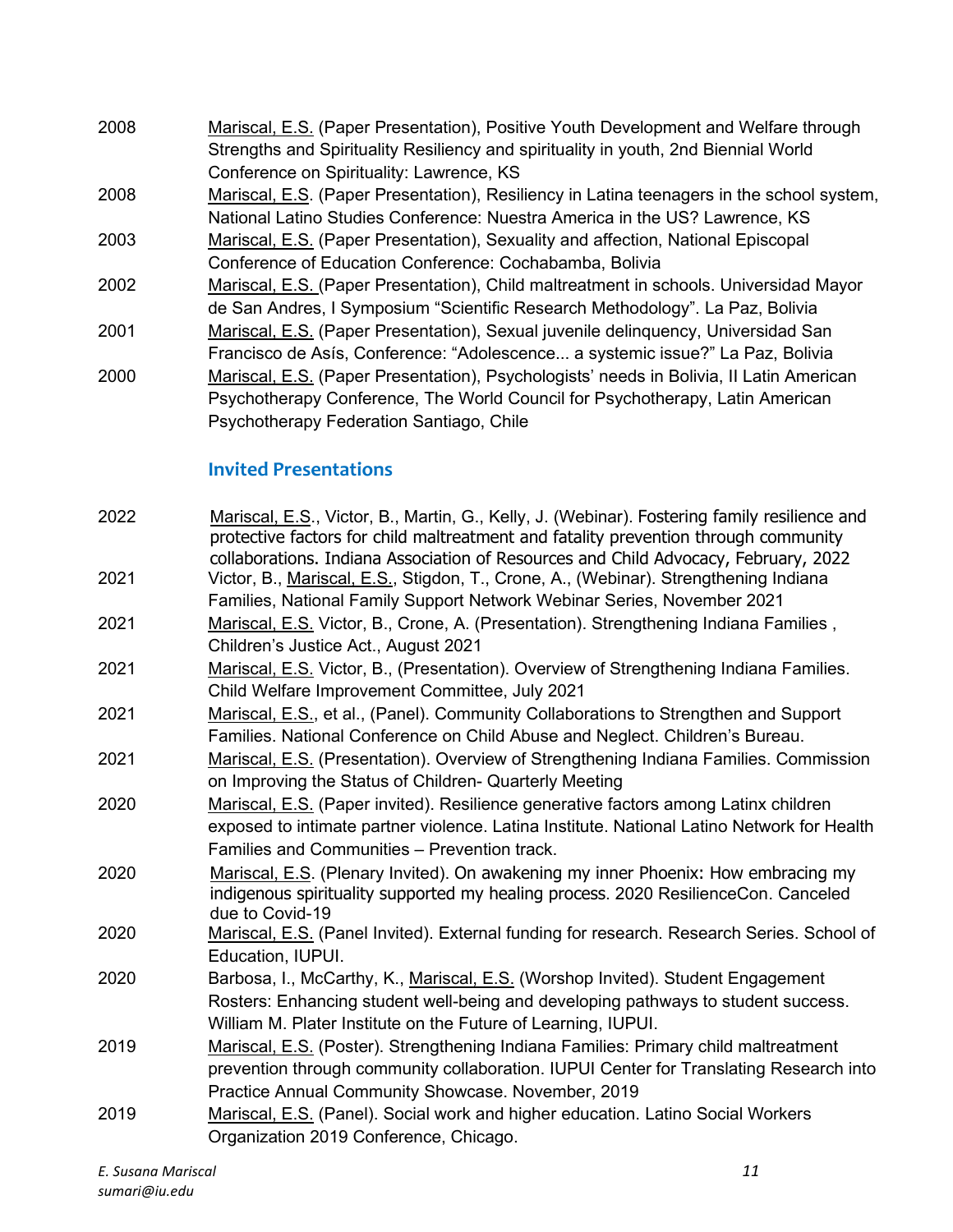| 2019 | Mariscal, E.S. (Panel). Resilience generative factors among Latinx children exposed to<br>intimate partner violence. National Latino Network for Health Families and Communities                                                                                                    |
|------|-------------------------------------------------------------------------------------------------------------------------------------------------------------------------------------------------------------------------------------------------------------------------------------|
| 2019 | - Prevention track. June 2019.<br>Mariscal, E.S. (Panel). Stuck in the middle with you: Risks of harm for children and pets<br>in domestically violent homes. Prevent Child Abuse Indiana Conference. June 2019                                                                     |
| 2019 | Bigatti, S., Mariscal, E.S. (Panel). Where do we go from here? Healing Psychic Trauma<br>in Latinx Communities in the Post-Trump Era. Psychic Trauma and Latinx. Cultural<br>Competency Annual Conference - Indiana State Department of Mental Health and<br>Addictions. April 2019 |
| 2019 | Mariscal, E.S. (Panel). Child Sexual Abuse. Latino Sexual Assault Forum. Indiana Latino<br>Coalition Against Domestic Violence and Sexual Assault. February 2019                                                                                                                    |
| 2018 | Mariscal, E.S., Smalley, E., Jost, L., Self, B., and Killingsworth, A. (Panel). Effective local<br>adaptations for the local implementation of EBPs. Regional Partnership Grants Annual<br>Grantee Meeting 2018, Washington, DC, June 2018.                                         |
| 2018 | Mariscal, E.S. (Keynote Speaker). Violence against women and children: Pathways to<br>Resilience. International Women's Day Conference, Latin American Graduate<br>Organization, Spring 2018                                                                                        |
| 2018 | Mariscal, E.S., (Panel Member) Latina social workers, Women of color RISE. KU School<br>of Social Welfare                                                                                                                                                                           |
| 2017 | Mariscal, E.S. (Oral presentation). Resilience among Latino families: Community and<br>Connection, Resilient KC- Thriving through adversity. Arrowhead Stadium, Kansas City,<br>MO, Resilience day, Spring 2017                                                                     |
| 2017 | Mariscal, E.S. (Oral presentation). Noncompliance and missing outcomes in randomized<br>controlled trials: Potential solutions to low compliance in a child welfare study.<br>Quantitative Proseminar, Spring 2017                                                                  |
| 2017 | Mariscal, E.S., Stephenson, L. and McArthur, V. (Panel). Retaining staff and overcoming<br>turnover. Regional Partnership Grants Annual Grantee Meeting 2017, Washington, DC,<br>June 2017.                                                                                         |
| 2016 | Byers, K., and Mariscal, E.S. (Café Conversation). Early Childhood<br>Intervention: Implementation Strategies and Challenges. Regional Partnership Grants<br>Annual Grantee Meeting 2016, Washington, DC, August 2016.                                                              |
| 2016 | Mariscal, E.S., Byers, K. Services provided by the Kansas Serves Substance Affected<br>Families. Permanency Advisory Board. Topeka, KS                                                                                                                                              |
| 2015 | Mariscal, E.S. (Panel Member), Latinos in Higher Education: Barriers and Facilitators,<br>University of Kansas, Hispanic American Leadership Organization: Lawrence, KS                                                                                                             |
| 2015 | Mariscal, E.S., Multi-informant views of challenges and supports to adoptive families of<br>youth with trauma-related and behavioral health needs. Governor's Mental Health Task<br>Force, Children's Subcommittee, Topeka, KS                                                      |
| 2015 | Mariscal, E.S., Supports and challenges to the successful adoption of youth with trauma-<br>related and behavioral health needs. Trauma Matters KC, Kansas City, MO                                                                                                                 |
| 2014 | Mariscal, E.S. (Panel Member), KU Women of Color Retreat, University of Kansas,<br>Office of Multicultural Affairs: Lawrence, KS                                                                                                                                                    |
| 2012 | Mariscal, E.S., Promoting resilience among children exposed to intimate partner<br>violence, School of Social Welfare- 2012 Social Work Day: Social workers do it all!<br>Lawrence, KS.                                                                                             |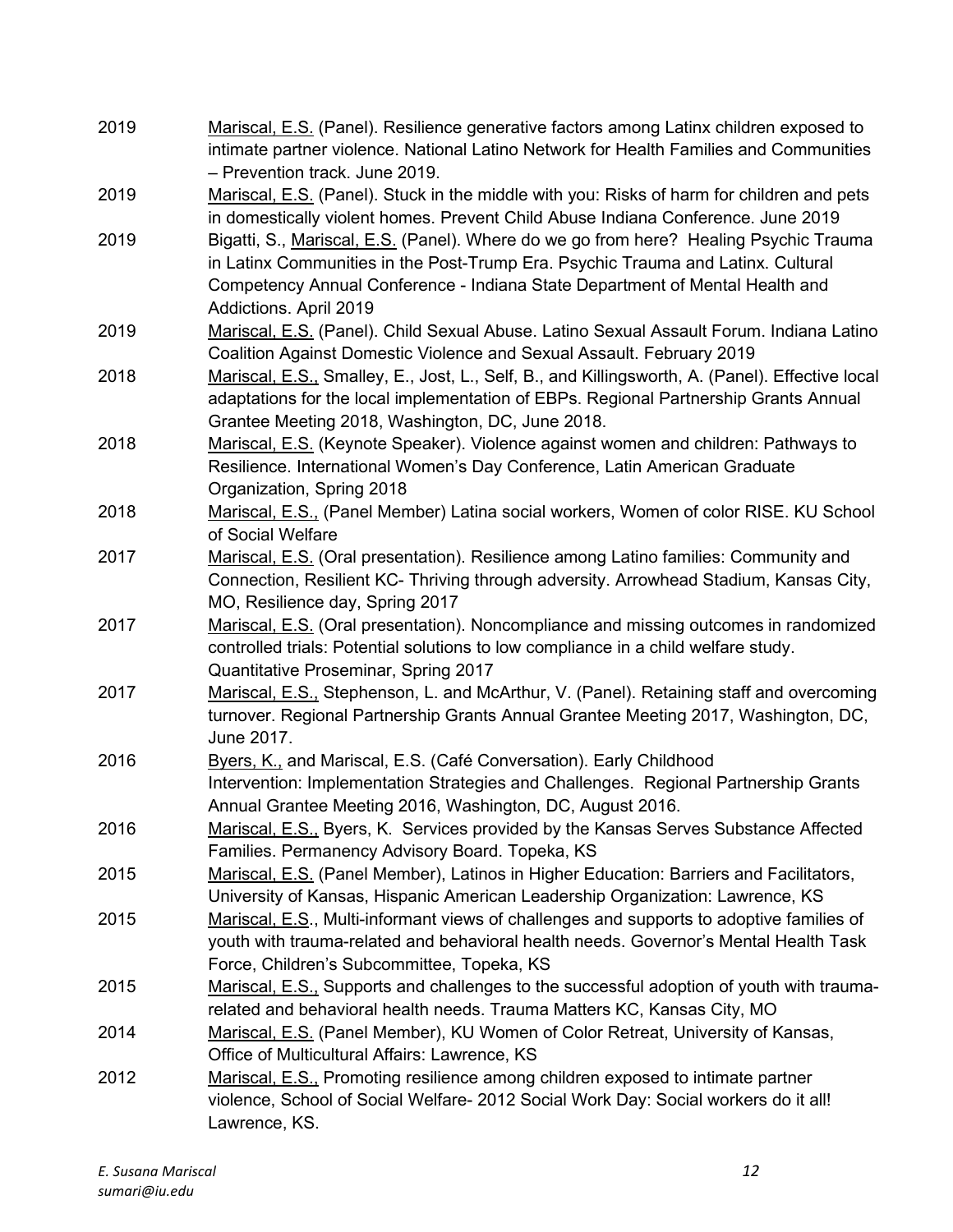| 2012      | Mariscal, E.S., Fostering resilience among children exposed to intimate partner violence:    |
|-----------|----------------------------------------------------------------------------------------------|
|           | The role of schools and teachers, Kennedy Elementary School- Lawrence, KS                    |
| 2009-2012 | Mariscal, E.S., The Kansas Independence Website contents, Contents, Interactive Maps,        |
|           | transition guide, FLY program, resource tables, Kansas Youth Advisory Council (State         |
|           | and Regions)                                                                                 |
| 2009-2012 | Mariscal, E.S., The Kansas Independence Website use statistics, feedback, and                |
|           | incentives. State Independent Living Coordinators                                            |
| 2011      | Mariscal, E.S. and Backus, A., Script, camera, action: Writing my story, Kansas Youth        |
|           | Advisory Council Summer Youth Conference: Topeka, KS                                         |
| 2010-2011 | Mariscal, E.S., KIW interactive map: Available mental health resources, resource pages,      |
|           | transition guide. Transition for youth with Serious Emotional Disturbance Task Force         |
| 2010      | Mariscal, E.S., The Kansas Independence Website, Region VII meeting: State                   |
|           | Independent Living Coordinators and Tribal Child Welfare Coordinators                        |
| 2010      | Mariscal, E.S., Kansas Youth Advisory Council Summer Youth Conference: Road work             |
|           | ahead: The Kansas Independence Website, Topeka, KS                                           |
| 2009      | Mariscal, E.S., The Kansas Independence Website contents, interactive map: Available         |
|           | health resources, Kansas GMHSPC Children's Health Subcommittee                               |
| 2009      | Mariscal, E.S., (Panel Member), Relating to professors in the U.S., International Women      |
|           |                                                                                              |
|           | Student Mentoring. University of Kansas, Emily Taylor Women's Resource Center:               |
|           | Lawrence, KS                                                                                 |
| 2009      | Mariscal, E.S., (Panel Member), Graduate Students Needs and Resources, International         |
|           | Women Student Mentoring Group, University of Kansas, Emily Taylor Women's                    |
|           | Resource Center: Lawrence, KS                                                                |
| 2006-2009 | Mariscal, E.S., Strategies to enhance resilience in children exposed to domestic             |
|           | violence, Women's Transitional Care Services, Inc. (Volunteer Training), Lawrence, KS        |
| 2008      | Mariscal, E.S., Cultural strengths in Latino families, Culture-based Strengths of Clients in |
|           | Practice Conference: The Youngstown State University. Ohio.                                  |
| 2007      | Mariscal, E.S., Searching for Harmony in the Bolivian Andes: Aymara shamanism,               |
|           | University of Kansas. Spiritual Diversity Student Association: Lawrence, Kansas.             |
| 2006      | Mariscal, E.S., Domestic Violence in Bolivia, Kansas Coalition against Sexual and            |
|           | Domestic Violence. Diversity series: Topeka, KS.                                             |
| 2006      | Mariscal, E.S., Domestic Violence against Latinas, University of Kansas, BSW Student         |
|           | Association Diversity series: Lawrence, Kansas.                                              |
| 2006      | Mariscal, E.S., Creating an environment of respect and love, Academy for children. El        |
|           | Centro, Inc. (Community outreach- Parents training), Kansas City, KS                         |
| 2006      | Mariscal, E.S., (Staff Training), Resilience and strengths perspective, Women's              |
|           | Transitional Care Services, Inc: Lawrence, KS                                                |
| 2005      | Mariscal, E.S., (Community outreach), Parents' and children's program, Child sexual          |
|           | abuse prevention workshop, Donelly College. El Centro, Inc. The Keeler Women's               |
|           | Center. Kansas City, KS                                                                      |
| 2003      | Mariscal, E.S., Humanistic and existential psychotherapy, Universidad Francisco Xavier       |
|           | de Chuquisaca, School of Psychology: Sucre, Bolivia.                                         |
| 2002      | Mariscal, E.S., Child abuse from a systemic perspective. Conference "Child abuse and         |
|           | Aggression", Universidad Mayor de San Andrés, School of Psychology. La Paz, Bolivia.         |
| 2001      | Mariscal, E.S., (Staff Training), Self-esteem and women, Women's Hospital.                   |
|           | Psychological Services: La Paz, Bolivia                                                      |
|           |                                                                                              |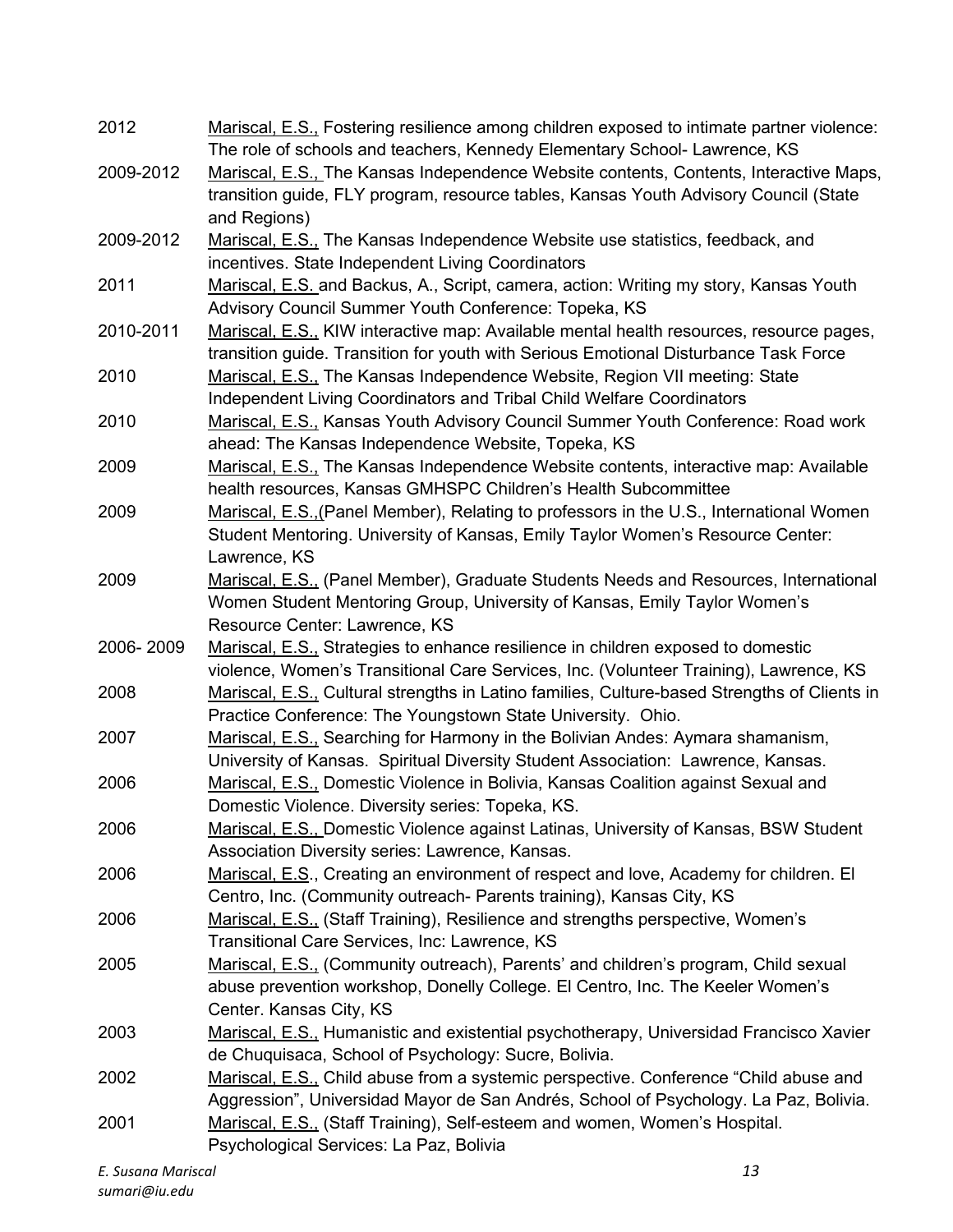- 1999 Mariscal, E.S., Child maltreatment: Connections between child sexual abuse and physical abuse. Seminar "Family violence". Bolivian Institute of Family Therapy "Elizabeth Sotelo de Mendez": La Paz, Bolivia.
- 1998,1999 Mariscal, E.S., (Community outreach- Parents', children's, and teacher's program), Child sexual abuse prevention Family and community Division H.A.M., Children and Adolescent Defense (District 6), La Paz, Bolivia

## **\_\_\_\_\_\_\_\_ SERVICE**

#### **Indiana University- Purdue University Indianapolis**

- 2020-present IUPUI Achievement and Engagement Council
- 2019-present IUPUI Faculty Council, Diversity, Equity, and Inclusion Committee School of Social Work representative 2020 - Member: P&T DEI integration: Subcommittee
- 2019-2020 Search committee IUPUI Office of the Executive Vice Chancellor and Chief Academic Officer& Division of Diversity, Equity and Inclusion
- 2018-present Latino Faculty and Staff Council 2019-2020 Co-Chair

### **Indiana University School of Social Work**

- 2019-2020 Raising our Visibility Sub-Theme Strategic Plan
- 2019-2020 Supporting and Enhancing Academic Quality Sub-Theme Strategic Plan
- 2018-present Faculty Senate
- 2018-2021 MSW Curriculum Committee
- 2018-present BSW Curriculum Committee
- 2018-present Diversity Committee
- 2018-2021 International workgroup
- 2018-2021 Targeted Recruitment- Latinx student recruitment & mentoring initiative

#### **Dissertation Committee Service: Chair & Committee member**

- 2021 Gifty Ashirifi. Grandparents raising grandchildren: Kinship resilience. IUSSW- Chair
- Eprise Richardson Armstrong. How Do We Know? An Overview of Evaluation Theory Literature and its Role in Improving Outcomes for Transition Aged Foster Youth. IUSSW-**Chair**
- 2019-2020 Christine Marie Bishop (Defense: June 3, 2020) The Experiences of Latino Adolescent Mentees Growing-Up With A Single Mother And Mentoring Program Development: A Narrative Analysis Study. IUSSW- Committee member
- 2020 Jaime Mary Smith. Preventing child fatality through targeted safe messaging campaigns, Department of Public Health- Committee member
- 2019 Erika Galyean. Disaster preparedness- Committee member

#### **University of Kansas**

- 2015-2018 Emily Taylor Center for Women and Gender Equity Advisory Board, Member, Advocacy Committee Co-chair
- 2014-2018 Latinx (former Latino Faculty and Staff Council), Vice-president, Member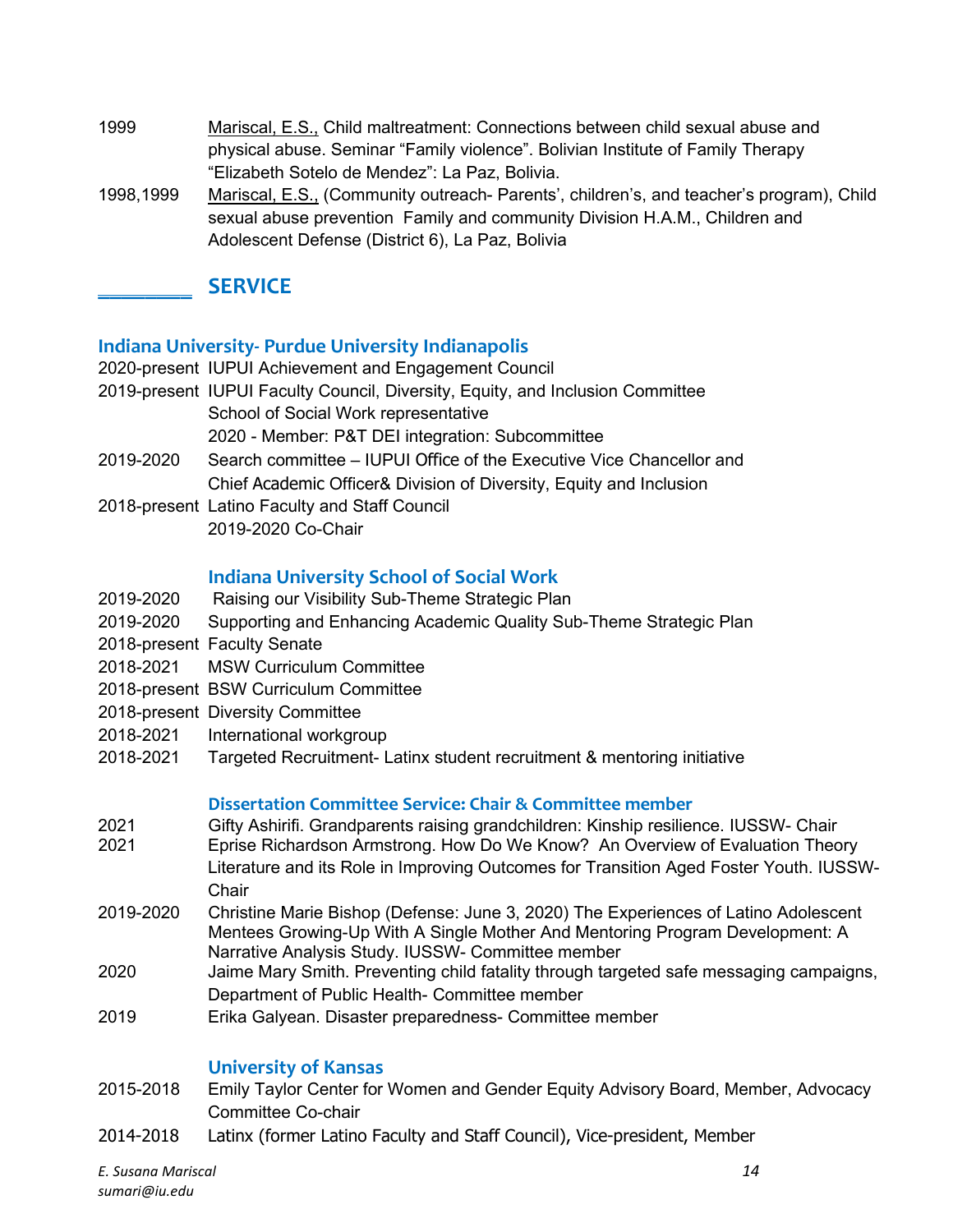- 2014-2015 Phi Beta Delta International Honor Society, Alpha Pi Chapter, Secretary
- 2006-2011 Fulbright Scholars Association Advisory Board, Member
- 2011-2012 Board Member, Dean's Advisory Board, School of Social Welfare
- 2009-2010 International Women Mentoring Initiative, Emily Taylor Center for Women and Gender Equity, Member
- 2008-2009 Doctoral Program Research Sub-Committee, Curriculum Committee, Member
- 2008-2009 Search Committee, International Provost, Member

#### **Universidad Católica Boliviana Department of Psychology**

- 2001-2004 Research Committee, Member
- 2000-2001 Curriculum Committee, Member
- 1999-2001 Humanistic-Existential Specialization Committee, Member
- 2001-2004 Bolivian Alliance for Children and Adolescents (Alianza) and the Network (La Red), Member

#### **Thesis Committee Service (Licenciatura)**

1999-2004 **Chair**

- The experience of retirement from a gender perspective (Fusi, 2004)
- Client-centered play therapy with children who suffered severe burns (Grossman, 2004)
- Self-esteem levels among rural undergraduate students (Rodriguez, 2004)
- *Laughter and stress management* (Chavez, 2004)
- *Using bio-dance to build self-esteem* (Garcia, 2004)
- *Psychological consequences of abortion* (Mustafa, 2004)
- *Opening of the "self" in teenagers through art-therapy* (Quiroga, 2004)
- *Resilience and child labor* (Indaburu, 2003)
- *Stressors in the workplace for airline operators (Rodriguez, 2003)*
- *Life-meaning in prisoners in an open-system jail* (Orosco, 2003)
- *Internet addiction and characteristics of interpersonal and intra-personal relationships among young adult males* (Ballivian, 2002)
- Self-concept in a group of adolescents who abuse alcohol in El Alto (Vásquez, 2000)
- *Signs of family psychological violence in women and children* (Mendoza, 2000)
- Life-meaning in a group of elderly women who belong to a welfare group (Zamora, 1999)
- *Program for self-esteem improvement for adolescents* (Lopez, 1999)
- *Experience symbolization analysis in client-centered therapy* (Montaño, 1999)

#### 1999-2002 **Chancellor's Representative**

- *Resilience factors involved in diabetes* (Durán, 2002)
- *Life-meaning strategies to target endogenous depression* (de Oliveira, 2000)
- *Loneliness experience in a group of adolescents* (Ayo, 1999)

#### 1999-2002 **Committee Member**

- *Child sexual abuse: the perpetrator's perspective* (Flores, 2002)
- Self-esteem and its influence in a competition situation (Villarroel, 2002)
- *Family Counseling Services -S.O.F. Santa Cruz* (de la Oliva Tovar , 2001)
- *Integrated care model for hemorrhagic problems during the first months' pregnancy*  (Calle, 2001)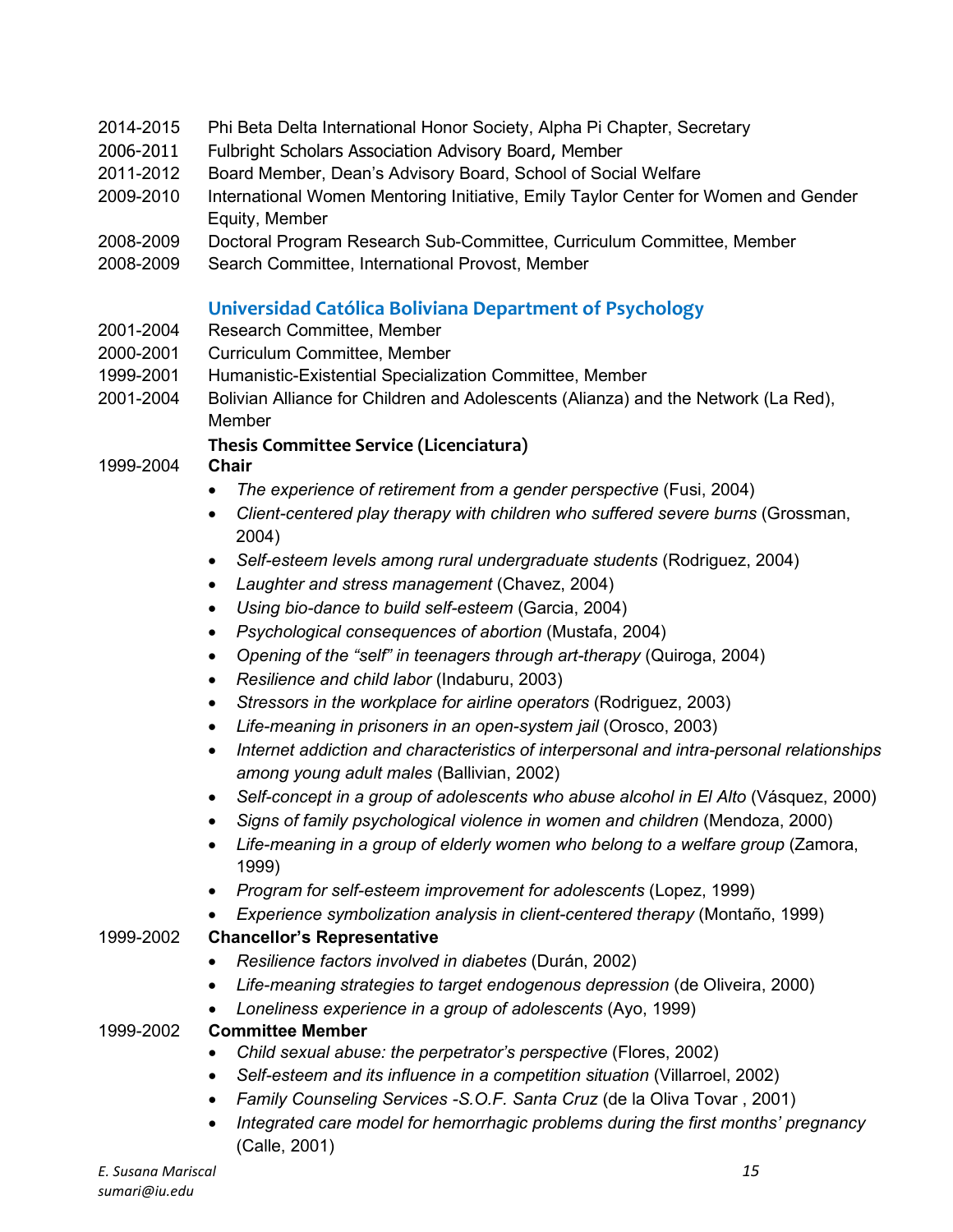- Self- concept of young adults who share education with children (Guerrero, 2001)
- *Symbolic experiences through color analysis* (Antezana, 2000)
- *Self-esteem levels and alcohol use in adolescents* (Arias, 2000)
- *Factors associated to work-related stress in bank tellers* (Poppe, 2000)
- Group encounter as an instrument of person-centered training (Caraffa, 1999)

## **Peer-review and editorial services**

2021- present Grant Reviewer, US Department of Justice, Office of Violence Against Women

2021- present Reviewer, Journal of Family Violence, Child Maltreatment, Violence Against Women

2021- present Reviewer, Psychology of Violence, Women's Health

- 2019 -present Reviewer, *Advances in Social Work*
- 2015-present *Reviewer,* Child and Youth Services Review
- 2017-2018 Reviewer, *Reflections*
- 2014 *Adhoc Editor,* SAGE Open Manuscript
- 2013 Editor, Advancing Social Work in Mental Health through Strengths Based Practice. Australia: Primrose Hall Publishing Group.

## **Community Involvement**

2019- present Indiana Community

- Member of statewide Advisory Team tasked with leading the creation of a strategic framework for the prevention of child abuse and neglect in Indiana *(Commission on improving the status of children in Indiana)*
- Indiana Youth Services Association: Board member
- Marion County Family Recovery Court: Steering Committee member
- Your Life, Your Story: facilitator of a summer camp to enhance resilience among Latino youth (transdisciplinary community collaboration)
- Social Work Supervisor: Indiana University Student Outreach Clinic
- Latinx community: Collaborative networks established with Indiana Latino Coalition against Domestic Violence and Sexual Assault; Brooke's Place, La Plaza, La Casa, Bloomington's Mayor's Latino task force, Children's Bureau Latino specialist, Indiana Latino Expo, and others
- 2004-2018 Lawrence and Surrounding Community
	- Mentoring and assisting international students and their families
	- 2015, Latino Exito Scholarship Advisory Board Lawrence Public Schools Endowment, Member
	- 2005-2014, Festival of Cultures and Feria Hispana
	- 2008-2011, Sábados Culturales, Centro Hispano
		- o Design and implementation of a summer program for Latino adolescents.
	- 2006-2009, The Willow (WTCS)- Lawrence, KS,
	- 2004-2006, El Centro, Inc. Kansas City. Domestic Violence Program o Children's art program, child abuse prevention program
	- 2004-2005, Douglas County Latino Coalition: community needs assessment and service access
- 2009-2012 Kansas Child Welfare Community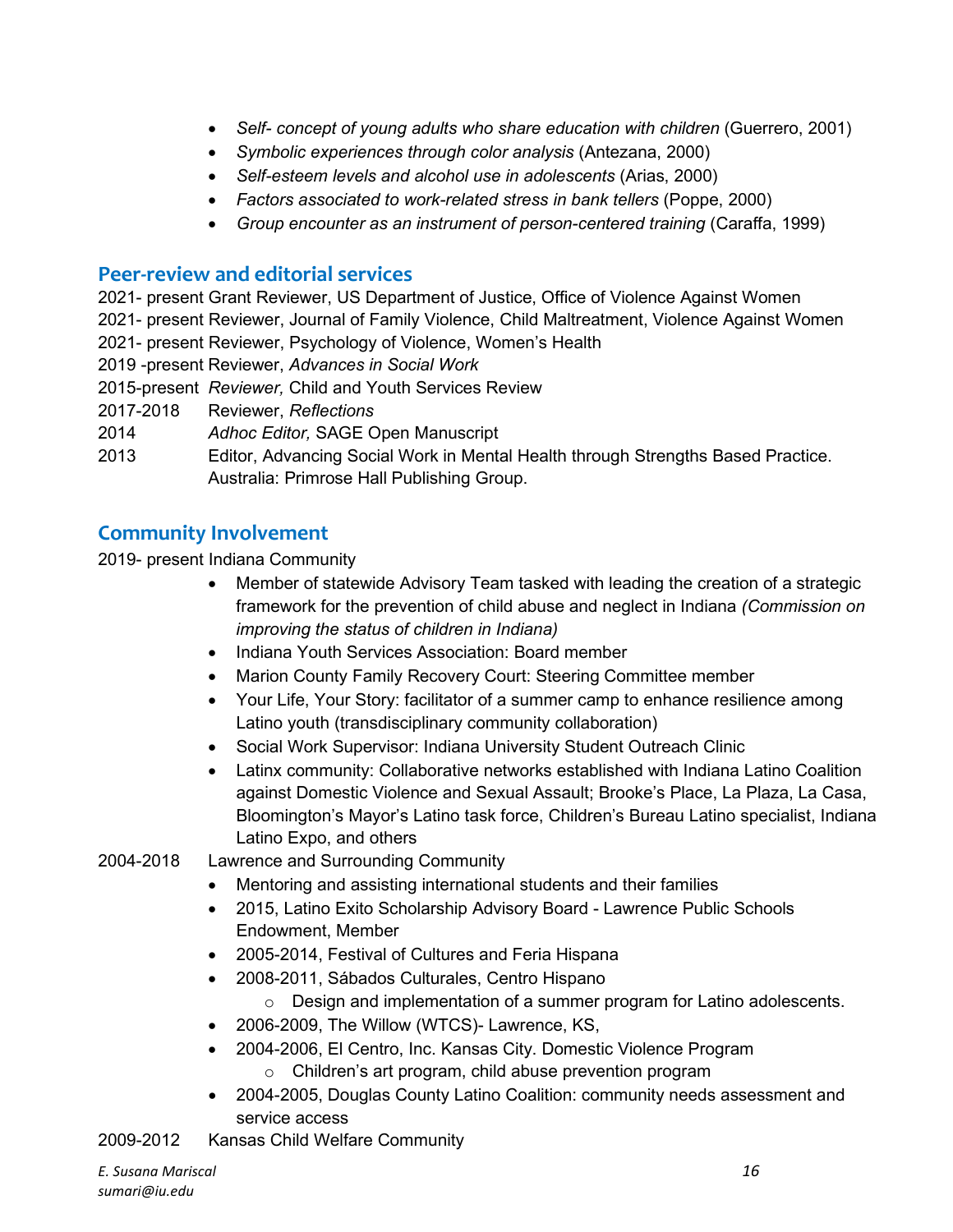- Transition for youth with Serious Emotional Disturbance Task Force
- Kansas Independent Living Coordinators Meetings
- Kansas Youth Advisory Council (State and Regions)

## **\_\_\_\_\_\_\_\_ PROFESSIONAL MEMBERSHIPS**

- Society for Social Work and Research
- Latino Social Workers Organization
- Council on Social Work Education
- National Center for Faculty Development and Diversity, Faculty Success Program
- Phi Beta Delta International Honor Society
- Golden Key International Honour Society
- Fulbright Alumni Association
- Phi Alpha Honor Society for Social Work Students (Mu Psi Chapter)
- Phi Kappa Phi National Honor Society
- Latin-American Federation of Psychotherapy
- Bolivian Psychological Association
- Bolivian Association of Humanistic-Existential Psychology

### **\_\_\_\_\_\_\_\_ SKILLS**

#### **Leadership**

2020-present Member of Statewide Advisory Team tasked with leading the creation of a strategic framework for the prevention of child abuse and neglect in Indiana *(Commission on improving the status of children in Indiana)*

- 2019-present Indiana Youth Services Association: Board member
- 2019-present Latino Faculty and Staff Council Co-chair
- 2019-present IUPUI Faculty Council, Diversity, Equity, and Inclusion Committee, School of Social Work representative
- 2019-present Marion County Family Recovery Court, Steering Committee member
- 2015-2018 KU Emily Taylor Center for Women and Gender Equity Advisory Board, Member, Advocacy Committee Co-Chair
- 2004-2018 KU Fulbright Scholars Association, Advisory Board Member (2006-2011), Vice-President (2005-2006)
- 2014-2018 Latinx (Former Latino Faculty and Staff Council), KU, Vice-President (2015-2016)
- 2009-2018 Phi Beta Delta International Honor Society, Secretary (2014-2015), Member
- 2015-2016 Latino Exito Scholarship Advisory Board, Member, Lawrence Public Schools
- 2006-2014 KU Social Welfare International Students Group, Member
- 2006-2013 KU Social Welfare Doctoral Students Group, Secretary (2009), Member
- 2011-2012 KU School of Social Welfare Advisory Board, Member
- 2008-2011 KU International Women Mentoring Group, Member
- 2005-2012 KU Bolivian Community Association, Founder, Vice-President
- 2004-2008 Douglas County Latino Coalition, Member

#### **Languages**